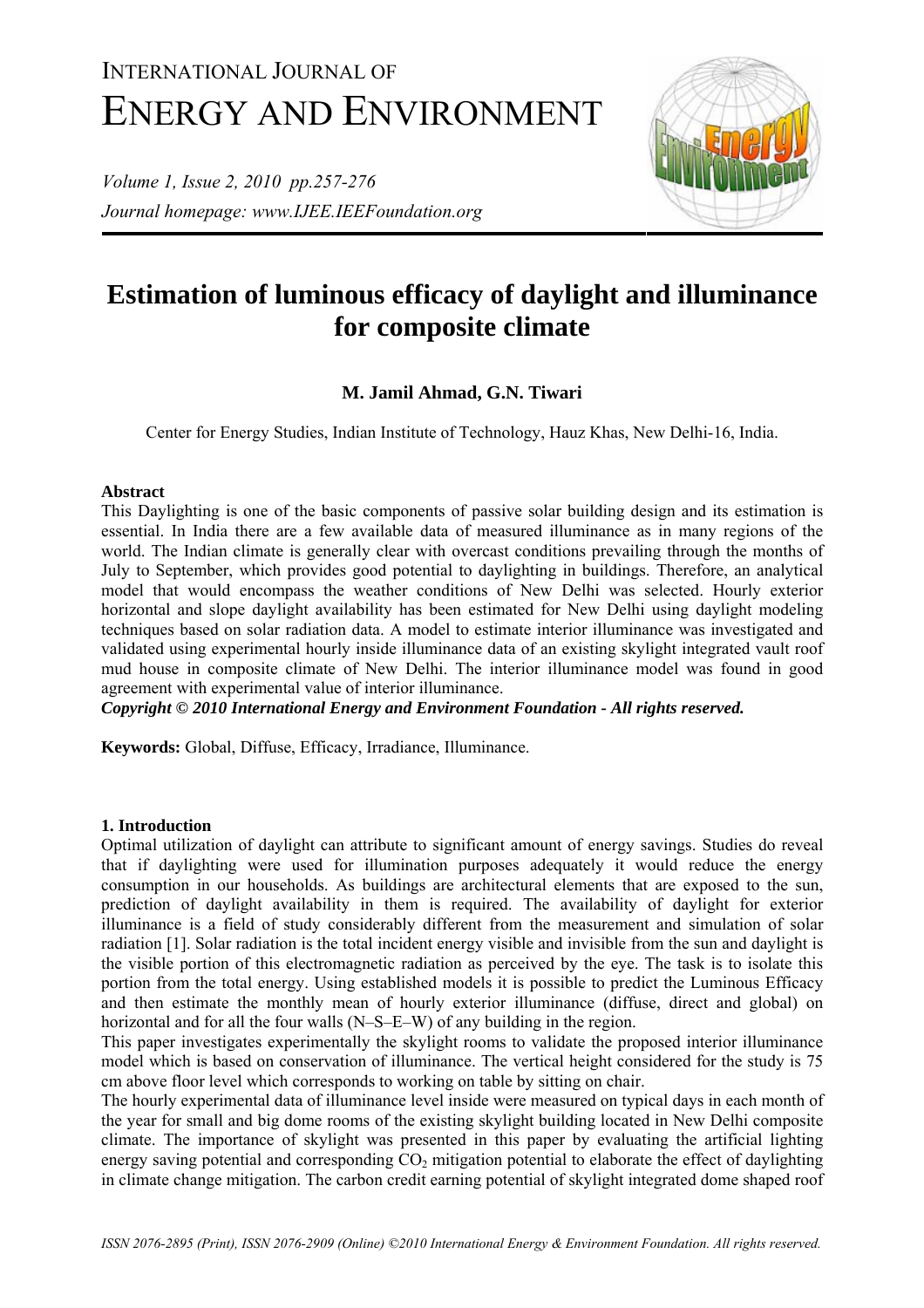room was also evaluated. The objective of paper is to introduce the importance of daylighting in building using actual measured data in India especially in New Delhi city and validation of interior illuminance model.

#### **2. Location and climatic conditions**

New Delhi is located in Northern part of India, a latitude 28.58° N and a longitude of 77.02° E and at an altitude of 216m above M.S.L. The climate of Delhi is a monsoon-influenced humid subtropical climate (Koppen climate classification Cwa) with high variation between summer and winter temperatures and precipitation. Summers start in early April and peak in May, with average temperatures near  $32^{\circ}C$  (90 $^{\circ}F$ ), although occasional heat waves can result in highs close to  $45^{\circ}$ C (114 $^{\circ}$ F) on some days. The monsoon starts in late June and lasts until mid-September, with about 714 mm (28.1 inches) of rain. The average temperatures are around 29 $^{\circ}$ C (85 $^{\circ}$ F), although they can vary from around 25 $^{\circ}$ C (78 $^{\circ}$ F) on rainy days to  $32^{\circ}$ C (90 $^{\circ}$ F) during dry spells. The monsoons recede in late September, and the post-monsoon season continues till late October, with average temperatures sliding from  $29^{\circ}$ C (85F) to  $21^{\circ}$ C (71<sup>o</sup>C).

Winter starts in November and peaks in January, with average temperatures around 12-13°C (54-55°F). Although winters are generally mild, Delhi's proximity to the Himalayas results in cold waves that regularly dip temperatures below freezing. Delhi is notorious for its heavy fog during the winter season. In December, reduced visibility leads to disruption of road, air and rail traffic. They end in early February, and are followed by a short spring till the onset of the summer. Extreme temperatures have ranged from  $-0.6$  °C (30.9 °F) to 47 °C (116.6 °F).

#### **3. Estimation of luminous efficacy and horizontal exterior illuminance**

Researchers have investigated the relation between solar radiation and daylight and proposed various mathematical models relating the two  $[2-7]$ . The model proposed by Perez and others  $[4]$  is usually considered to be most accurate and was selected to predict hourly Luminous Efficacy, horizontal and slope illuminance values for the 12 months of a year. The model has been validated by data from different location with a very good agreement [8,9].

According to this model, the global (Kg) and diffuse  $(K_d)$  efficacies can be found by the following equation [4]:

$$
K_g \text{ or } K_d = a_i + b_i W + c_i \cos(z) + d_i \ln(\Delta) \tag{1}
$$

where  $a_i$ ,  $bi$ ,  $c_i$  and  $d_i$  are given coefficients (for diffuse or global efficacies), Table 1, corresponding to the sky's clearness  $(\epsilon)$ , W is the atmospheric precipitable water content;  $(\Delta)$  is the sky brightness.

The sky clearness (
$$
\varepsilon
$$
) for irradiance is given by  
\n
$$
\varepsilon = \left[ (I_d + I_n) / I_d + 1.041z^3 \right] / [1 + 1.041z^3]
$$
\n(2)

where  $I_d$  is the horizontal diffuse irradiance,  $I_n$  is the normal incidence direct irradiance; *z* is the solar zenith angle in radians.

The zenith angle is calculated through  $\cos z = \cos \phi \cos \delta \cos \omega + \sin \phi \sin \delta$  (3)

where  $\phi$  is the latitude, and  $\delta$  is the solar declination, which can be expressed as

$$
\delta = 23.45 \sin \left[ \frac{360}{365} (284 + n) \right]
$$
 (4)

where *n* is the day of the year given for each month in Table 2 [10],  $\omega$  is the hour angle:  $\omega = (ST - 12)15^{0}$  (5)

where *ST* is the solar time for our calculations.  $I_n = I_b / \cos z$  (6)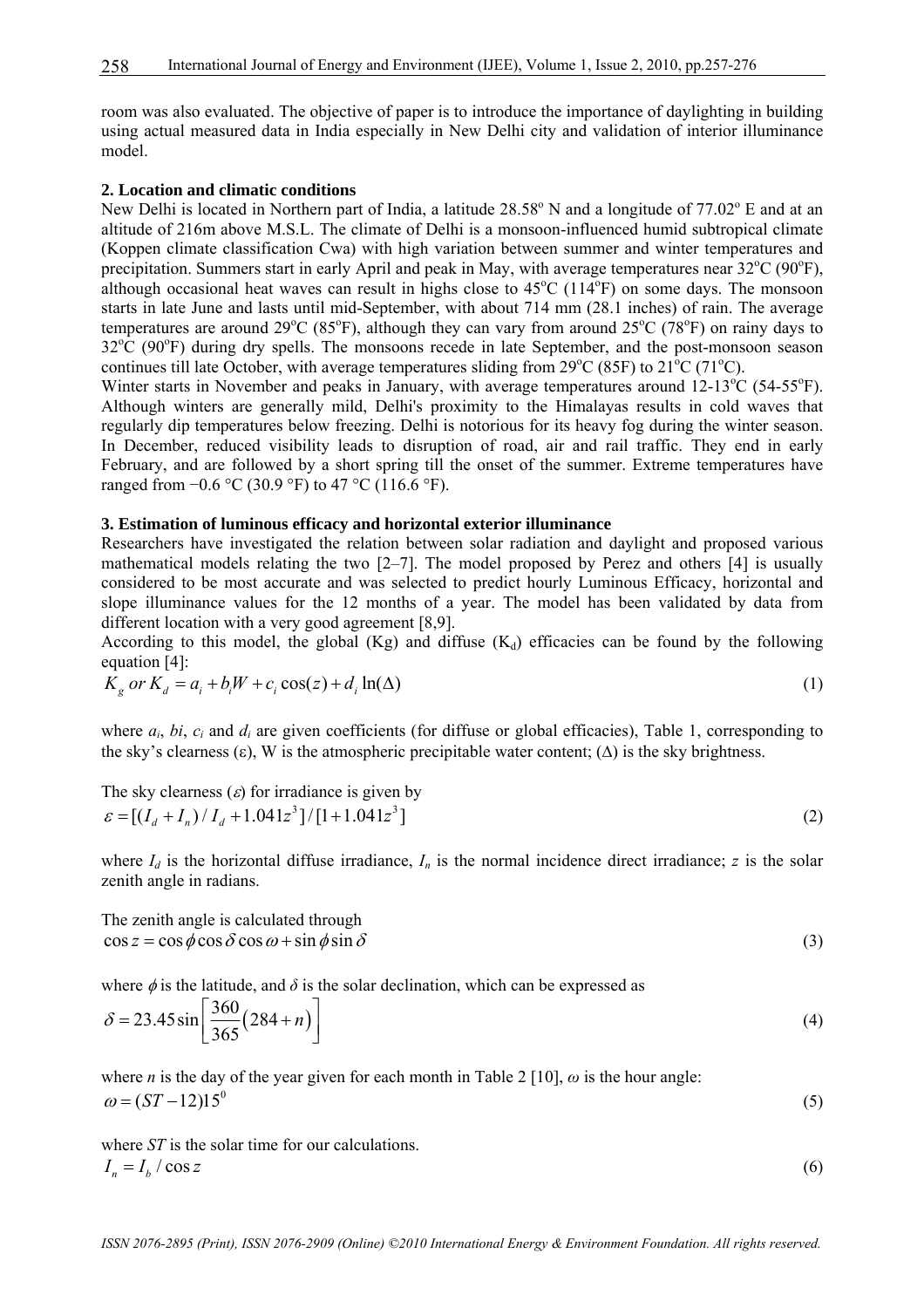where  $I_b$  is the horizontal beam irradiance.

The sky brightness (
$$
\Delta
$$
) is given by  
\n
$$
\Delta = I_d m / I_{on}
$$
\n(7)

where *m* is the optical air mass;  $I_{on}$  is the extraterrestrial normal incidence irradiance. *m* was obtained from Kasten's [11] formula, which provides an accuracy of 99.6% for zenith angles up to 89<sup>0</sup>.

$$
m = [\cos z + 0.15 \times (93.885 - z)^{-1.253}]^{-1}
$$
\n(8)

Eq. (8) is applicable to a standard pressure  $p_0$  of 1013.25 mbar at sea level. For other pressures the air mass is corrected by;  $m' = m(p/1013.25)$  (9)

where  $p$  is the atmospheric pressure in mbar at height h meters above sea level,  $p$  was estimated by formula given by Lunde [12],  $p / p_0 = \exp(-0.0001184h)$  (10)

The atmospheric perceptible water content (cm), is given by Wright et al. [13]:  $W = \exp(0.07 T_a - 0.075)$  (11)

where  $T_d$  is the hourly surface dew-point temperature (<sup>0</sup>C).  $T_d$  can be expressed by Magnus-Tetens formulation [14].

For 
$$
0^{\circ}C < T < 60^{\circ}C
$$
,  $0.01 < RH < 1.00$ ,  $0^{\circ}C < T_d < 50^{\circ}C$ ,

$$
T_d = b\alpha / a - \alpha, \tag{12}
$$

$$
\alpha = aT/b + T + \ln(RH) \tag{13}
$$

where  $a=17.27$  and  $b=237.7^{\circ}$ C, T in <sup>o</sup>C is the measured temperature and *RH* is the measured relative humidity.

The extraterrestrial normal incidence irradiance 
$$
I_{on}
$$
 can be calculated by  
\n $I_{on} = 1367[1.0 + 0.033 \cos(360n / 365)]$  (14)

The horizontal diffuse illuminance  $(E_d)$  and the horizontal global illuminance  $(E_g)$  can be estimated by the following:

$$
E_d = I_d K_d \tag{15}
$$

$$
E_g = I_g K_g \tag{16}
$$

Thus based on the Eqs. (1)-(16), the luminous efficacy and horizontal diffuse and global illuminance is estimated for New Delhi from the available irradiance data.

#### **4. Estimation of slope exterior illuminance**

Direct illuminance on horizontal surface can be calculated from the difference between estimated values of global and diffuse illuminance on a horizontal surface.

The hourly diffuse illuminance,  $E_{\beta d}$  on an inclined surface with a slope  $\beta$  is obtained in the simplified Perez model [4] from the following equation: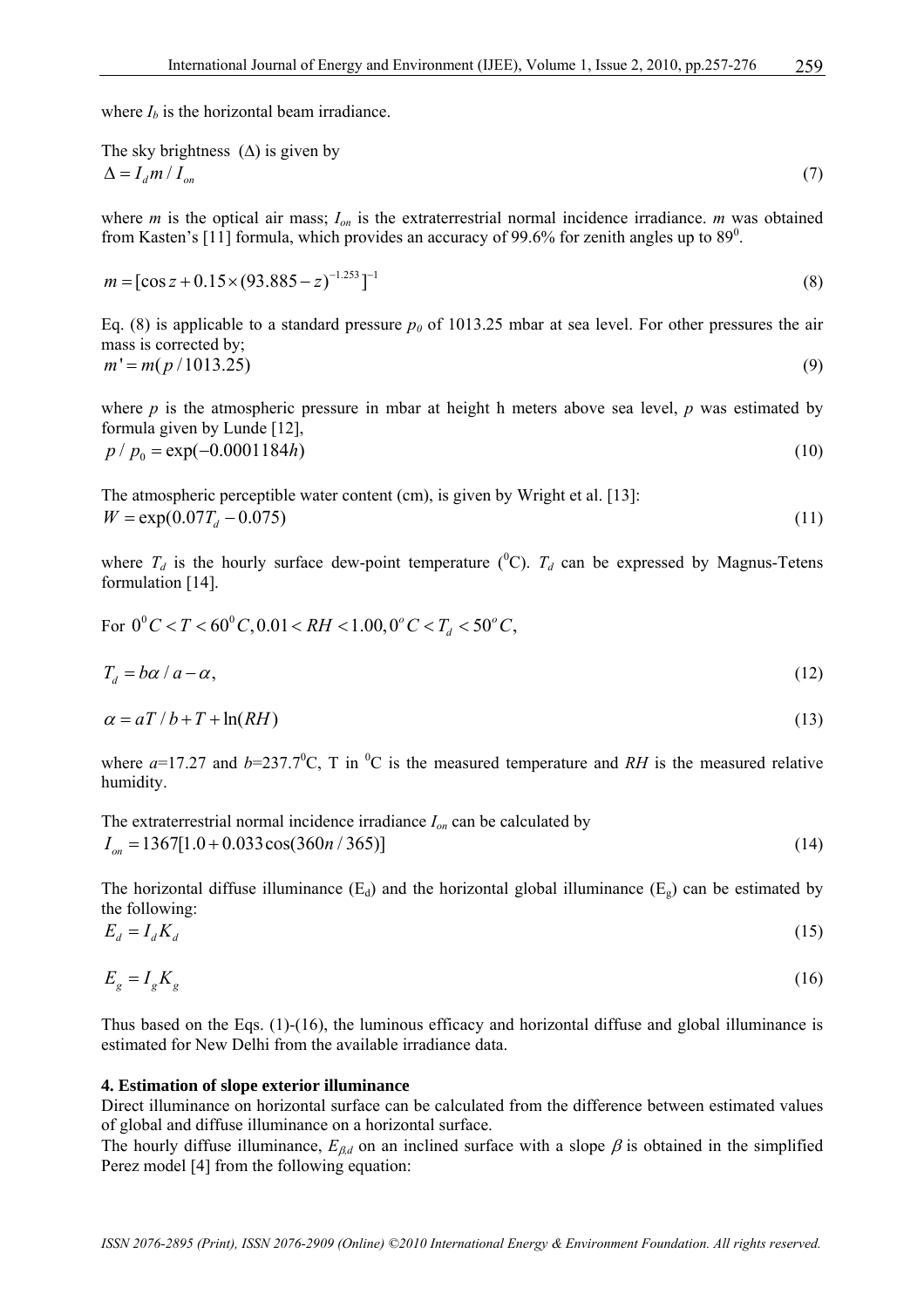$$
E_{\beta,d} = E_d[(1 - F_1)(1 + \cos \beta)/2 + (a_0 / a_1)F_1 + F_2 \sin \beta]
$$
\n(17)

where  $a_0$ ,  $a_1$  and  $\beta$  are given as;

$$
a_0 = \max(0, \cos \theta), \qquad a_1 = \max(0.087, \cos z), \qquad \beta = 90^\circ \tag{18}
$$

where  $\theta$  is the incidence angle of the sun on the surface and *z* the zenith angle.  $\theta$  can be calculated from the relation:

$$
\cos \theta = \sin \phi \sin \delta \cos \beta - \sin \delta \cos \phi \sin \beta \cos \gamma + \cos \phi \cos \delta \cos \omega \cos \beta + \cos \delta \sin \phi \sin \beta \cos \gamma \cos \omega + \cos \delta \sin \beta \sin \gamma \sin \omega
$$
(19)

where  $\gamma$  is the surface azimuth angle,  $E_d$  is the horizontal diffuse illuminance and  $F_1$  and  $F_2$  are coefficients, which respectively express the degree of anisotropy of the circumsolar and the horizon regions. These coefficients show a dependence on the parameters that define the sky conditions: (a) The zenith angle, *z*.

(b) The clearness index  $ε'$  for illuminance is defined through:

$$
\varepsilon' = [(E_d + E_n) / E_d + kz^3] / [1 + kz^3]
$$
\n(20)

where  $E_n$  is the direct normal illuminance:

$$
E_n = E_b / \cos z \tag{21}
$$

where  $E<sub>b</sub>$  is the horizontal beam illuminance.

(c) The sky's brightness ∆' is defined by

$$
\Delta' = E_d m / E_o \tag{22}
$$

where  $E<sub>o</sub> = 133.8$  klx is the mean extraterrestrial normal illuminance and *m* is the optical air mass. The model considers a set of categories for  $\varepsilon'$  and for each of them  $F_l$  and  $F_2$  are given as;  $F_1 = F_{11} + F_{12} \Delta + F_{13} z$  (23)

$$
F_2 = F_{21} + F_{22}\Delta + F_{23}z \tag{24}
$$

In Table 3 coefficients of Perez et al. slope illuminance model are shown. Based on Eqs. (18)–(24) hourly slope diffuse illuminance was estimated. The approach to calculate the global illuminance on a sloping surface is to first estimate the irradiance on a sloping surface and then multiply it by the global luminous efficacy. The hourly global irradiance on an inclined surface  $I_\beta$  with a slope  $\beta$  can be obtained by the following expression given by Liu and Jordon [15]

$$
I_{\beta} = I_{b}R_{b} + I_{d}(1 + \cos \beta)/2 + \rho(I_{b} + I_{d})(1 - \cos \beta)/2
$$
\n(25)

where  $R_b = \cos \theta / \cos z$  and  $\rho$  is the reflectivity of the ground taken as 0.2.

The global illuminationce on a tilted surface 
$$
E_{\beta g}
$$
 would now be;  
\n
$$
E_{\beta g} = I_{\beta} K_{g}
$$
\n(26)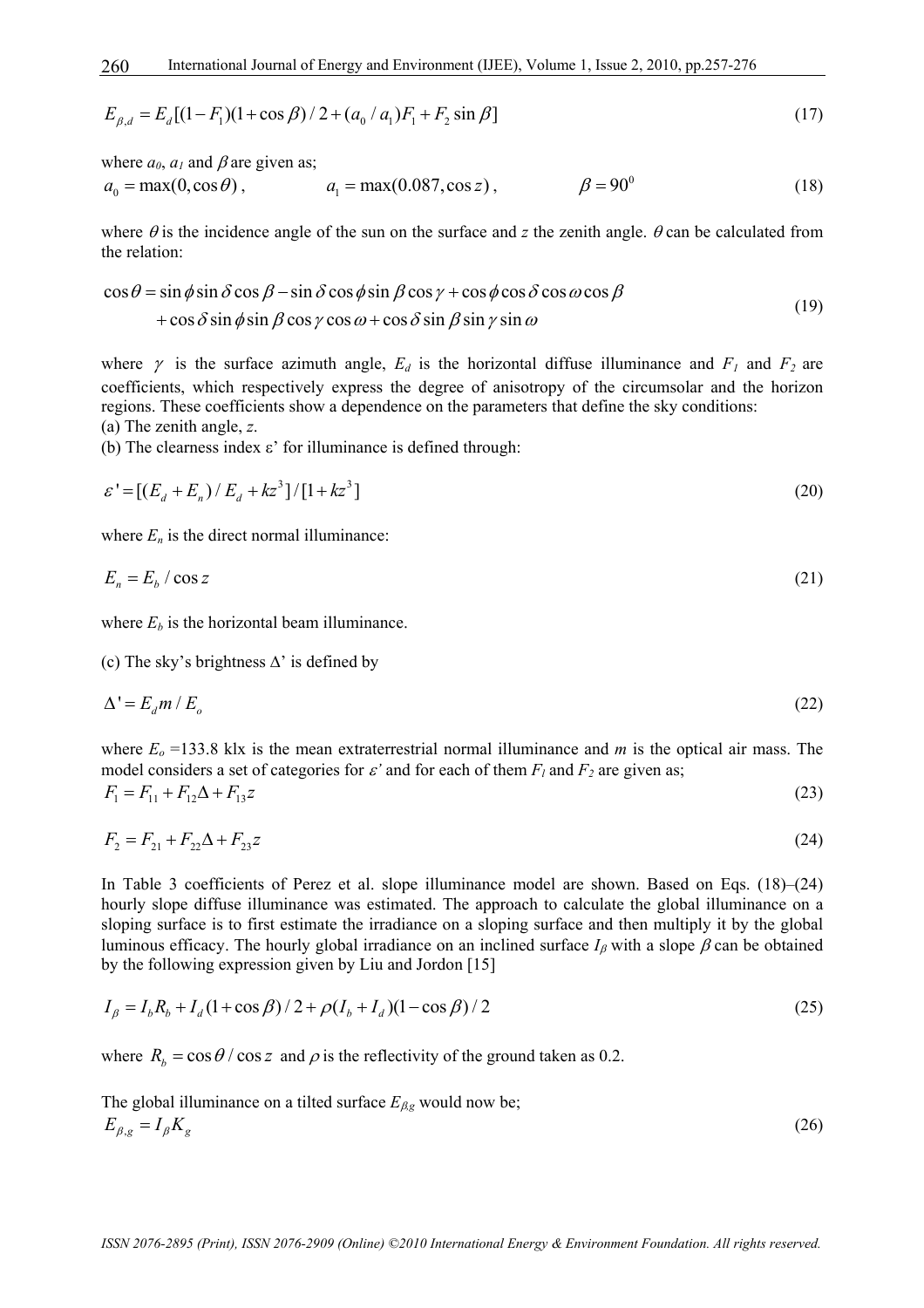| S.  | ε     |       |        |         | Global efficacy coefficients |          |        |         | Diffuse efficacy coefficients |          |
|-----|-------|-------|--------|---------|------------------------------|----------|--------|---------|-------------------------------|----------|
| No. | Lower | Upper | $a_i$  | bi      | $C_i$                        | $d_i$    | $a_i$  | bi      | $C_i$                         | $d_i$    |
|     | bound | bound |        |         |                              |          |        |         |                               |          |
|     |       | 1.065 | 96.63  | $-0.47$ | 11.50                        | $-9.16$  | 97.24  | $-0.46$ | 12.00                         | $-8.91$  |
| 2   | 1.065 | 1.230 | 107.54 | 0.79    | 1.79                         | $-1.19$  | 107.22 | 1.15    | 0.59                          | $-3.95$  |
| 3   | 1.230 | 1.500 | 98.73  | 0.70    | 4.40                         | $-6.95$  | 104.97 | 2.96    | $-5.53$                       | $-8.77$  |
| 4   | 1.500 | 1.950 | 92.72  | 0.56    | 8.36                         | $-8.31$  | 102.39 | 5.59    | $-13.95$                      | $-13.90$ |
| 5   | 1.950 | 2.800 | 86.73  | 0.98    | 7.10                         | $-10.94$ | 100.71 | 5.94    | $-22.75$                      | $-23.74$ |
| 6   | 2.800 | 4.500 | 88.34  | 1.39    | 6.06                         | $-7.60$  | 106.42 | 3.83    | $-36.15$                      | $-28.83$ |
| 7   | 4.500 | 6.200 | 78.63  | 1.47    | 4.93                         | $-11.37$ | 141.88 | 1.90    | $-53.24$                      | $-14.03$ |
| 8   | 6.200 |       | 99.65  | 1.86    | $-4.46$                      | $-3.15$  | 152.23 | 0.35    | $-45.27$                      | $-7.98$  |

Table 1. Luminous efficacy coefficients of Perez et al (1990)

Table 2. Average day of each month

| Month      | Date | Day of the Year |
|------------|------|-----------------|
| Jan        | 17   | 17              |
| Feb        | 16   | 47              |
| Mar        | 16   | 75              |
| Apr        | 15   | 105             |
| May        | 15   | 135             |
| Jun        | 11   | 162             |
| Jul        | 17   | 198             |
| Aug        | 16   | 228             |
| Sep        | 15   | 258             |
| Oct        | 15   | 288             |
| <b>Nov</b> | 14   | 318             |
| Dec        | 10   | 344             |

Table 3. Coefficients of Perez et al. (1990) slope illuminance model

| $\varepsilon$ ' | $1 - 1.065$ | $1.065 -$ | $1.230-$ | 1.500-   | $1.950-$ | $2.800 -$ | $4.500 -$ | 6.200    |
|-----------------|-------------|-----------|----------|----------|----------|-----------|-----------|----------|
|                 |             | 1.230     | 1.500    | 1.950    | 2.800    | 4.500     | 6.200     |          |
| $F_{11}$        | 0.011       | 0.429     | 0.809    | 1 0 1 4  | 1.282    | 1.426     | 1.485     | 1.170    |
| $F_{12}$        | 0.570       | 0.363     | $-0.054$ | $-0.252$ | $-0.420$ | $-0.653$  | $-1214$   | $-0.300$ |
| $F_{13}$        | $-0.081$    | $-0.307$  | $-0.442$ | $-0.531$ | $-0.689$ | $-0.779$  | $-0.784$  | $-0.615$ |
| $F_{21}$        | $-0.095$    | 0.050     | 0.181    | 0.275    | 0.380    | 0.425     | 0.411     | 0.518    |
| $F_{22}$        | 0.158       | 0.008     | $-0.169$ | $-0.350$ | $-0.559$ | $-0.785$  | $-0.629$  | $-1.892$ |
| $F_{23}$        | $-0.018$    | $-0.065$  | $-0.092$ | $-0.096$ | $-0.114$ | $-0.097$  | $-0.082$  | $-0.055$ |

#### **5. Results and discussion**

Tables 4 and 5 show for New Delhi the calculated monthly average of the hourly values of global and diffuse efficacies on a horizontal plane, respectively. Global luminous efficacies in July and August are found to be higher than those of the same hour in other months mainly due to high solar altitude while diffuse luminous efficacy of December month was found to be highest. The annual average efficacy under the sky conditions of the area will be useful for the architects and designers. By knowing the average radiation data, the corresponding average illumination level can be determined using these luminous efficacies.

The estimated yearly average global luminous efficacy is 108.0 lm/W and the yearly average diffuse luminous efficacy is 136.5 lm/W. Diffuse luminous efficacy is higher than the global efficacy in the sky type of the area indicating that diffuse component in daylighting design is more energy efficient.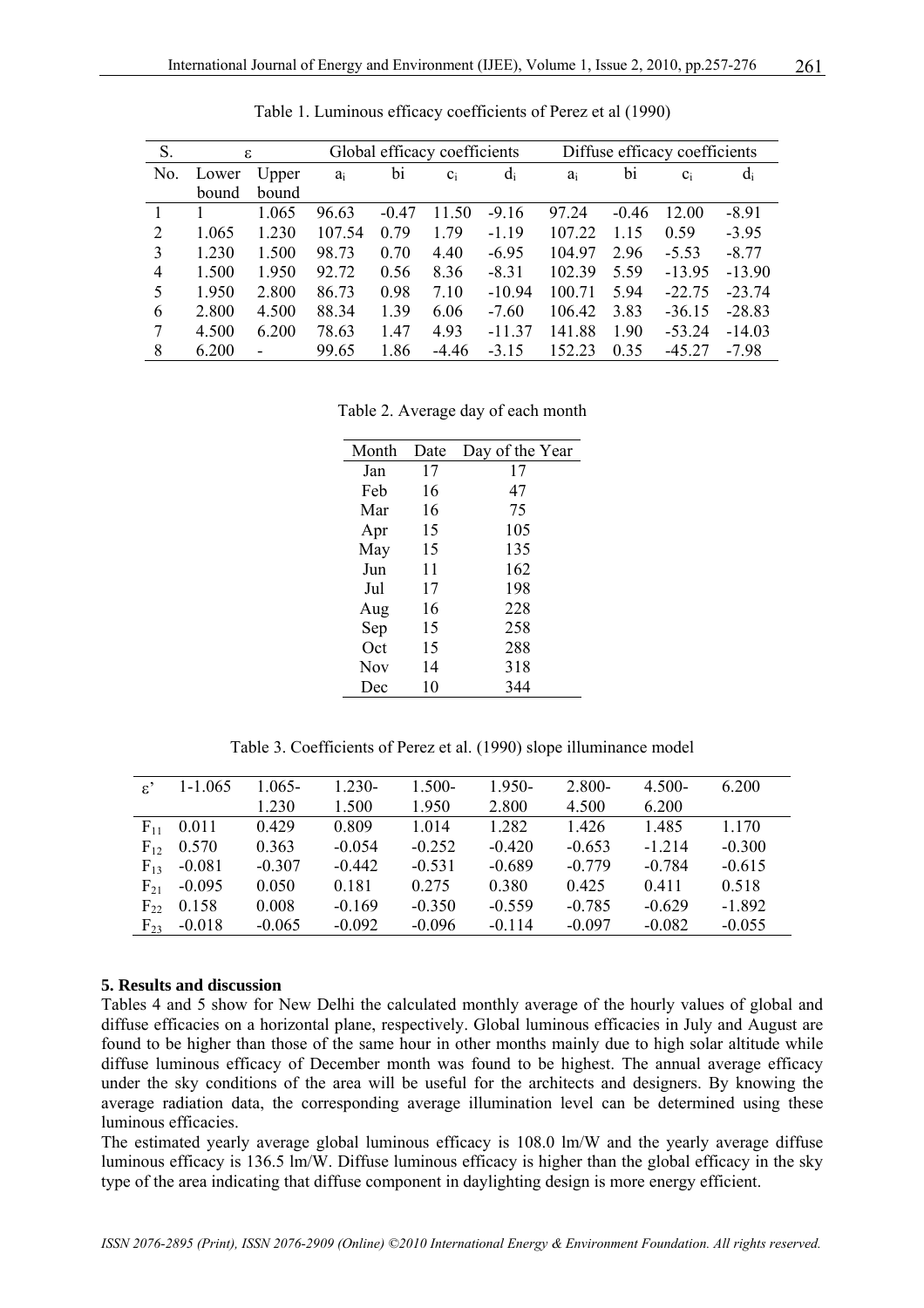| Hour | Jan |     | Feb Mar Apr May |     |     | Jun | Jul | Aug | Sep | Oct | Nov. | Dec |
|------|-----|-----|-----------------|-----|-----|-----|-----|-----|-----|-----|------|-----|
| 8    | 108 | 107 | 108             | 107 | 108 | 110 | 113 | 114 | 112 | 112 | 110  | 109 |
| 9    | 107 | 107 | 107             | 107 | 108 | 110 | 112 | 113 | 111 | 111 | 109  | 109 |
| 10   | 107 | 106 | 107             | 107 | 108 | 110 | 110 | 112 | 111 | 109 | 109  | 109 |
| 11   | 106 | 106 | 106             | 106 | 107 | 109 | 110 | 111 | 110 | 108 | 107  | 108 |
| 12   | 106 | 106 | 106             | 106 | 106 | 109 | 110 | 111 | 110 | 108 | 107  | 106 |
| 13   | 106 | 105 | 106             | 105 | 106 | 108 | 110 | 109 | 110 | 107 | 106  | 106 |
| 14   | 106 | 105 | 106             | 105 | 106 | 108 | 110 | 109 | 110 | 108 | 106  | 106 |
| 15   | 106 | 106 | 106             | 105 | 106 | 108 | 111 | 110 | 110 | 108 | 106  | 106 |
| 16   | 105 | 105 | 106             | 105 | 106 | 108 | 111 | 111 | 110 | 108 | 106  | 106 |
| 17   | 104 | 105 | 106             | 105 | 106 | 109 | 112 | 111 | 110 | 108 | 106  | 104 |
|      |     |     |                 |     |     |     |     |     |     |     |      |     |

Table 4. Average global luminous efficacy (lm/W)

Table 5. Average diffuse luminous efficacy (lm/W)

| Hour | Jan  |     |     |     | Feb Mar Apr May |     |         | Jun Jul Aug | Sep | Oct | Nov. | Dec |
|------|------|-----|-----|-----|-----------------|-----|---------|-------------|-----|-----|------|-----|
| 8    | 157  | 153 | 149 | 144 | 142             | 142 | 143     | 147         | 148 | 157 | 158  | 160 |
| 9    | 150  | 145 | 141 | 137 | 135             | 135 | 136     | 140         | 140 | 148 | 152  | 154 |
| 10   | 144  | 140 | 135 | 131 | 130             | 130 | 129     | 131         | 135 | 139 | 146  | 150 |
| 11   | 140  | 136 | 131 | 127 | 126             |     | 126 125 | 127         | 131 | 135 | -141 | 145 |
| 12   | 139  | 135 | 130 | 126 | 125             | 125 | 123     | 126         | 130 | 134 | 138  | 139 |
| 13   | 139  | 136 | 131 | 127 | 126             | 125 | 124     | 126         | 130 | 134 | 139  | 140 |
| 14   | 143  | 139 | 135 | 130 | 129             | 128 | 128     | 129         | 133 | 138 | 142  | 144 |
| 15   | 147  | 144 | 140 | 136 | 134             | 133 | 134     | 135         | 139 | 143 | 147  | 149 |
| 16   | 153  | 150 | 147 | 142 | 140             | 140 | 141     | 143         | 146 | 150 | 153  | 154 |
| 17   | 156. | 155 | 153 | 149 | 147             | 148 | 149     | 151         | 153 | 157 | 157  | 155 |

Figures 1 and 2 show the cumulative frequency distribution of the estimated global luminous efficacy and diffuse luminous efficacy, respectively for typical office hours from 8 am to 5 pm. The global cumulative frequency and the diffuse cumulative frequency drop rapidly from 106 to 114 lm/W and 130 to 160 lm/W respectively indicating that for most of the times of the year the luminous efficacies lie between these two values. From the energy efficiency point of view this is much better than the 16–40 lm/W for incandescent lamps and 50–80 lm/W for fluorescent lamps because there will be less heat penetration to achieve the same lighting levels as compared to electric lighting in buildings. This would also result in less cooling loads and savings in air-conditioning electric consumption.

To estimate the efficacies and illuminances, data of the hourly global and diffuse solar radiation  $(W/m^2)$ on a horizontal surface for a period of 11 years (1991–2001) have been used. The data have been obtained from the India Meteorological Department, Pune, India. The data of hourly relative humidity was taken from Mani and Rangrajan [16]...

The estimated global and diffuse horizontal illuminance data is shown in Tables 6 and 7. The maximum horizontal global illuminance is found in June month because of the higher values of solar radiation and luminous efficacy. The maximum horizontal diffuse illuminance is found in July months because of overcast conditions due to monsoons.

Graphs of illuminance against irradiance were plotted for both global and diffuse components for the location. The graphs Figures 3 and 4 confirm the linear relationship between the irradiance and illuminance.

For daylighting design considerations cumulative frequency distribution curves of illuminance outdoors was plotted to indicate the percentage of working hours in which a given illuminance is exceeded. Figures 5 and 6 show the frequency distribution for estimated outdoor global and diffuse illuminance based on office hours from 08:00 to 18:00 h. Assuming a daylight factor of 3% and the indoor design illuminance of 500 lx, the required outdoor illuminance should be 15,000 lx. From Figure 5 it can be seen that 90% of the time in a year the outdoor illuminance would be above 15,000 lx.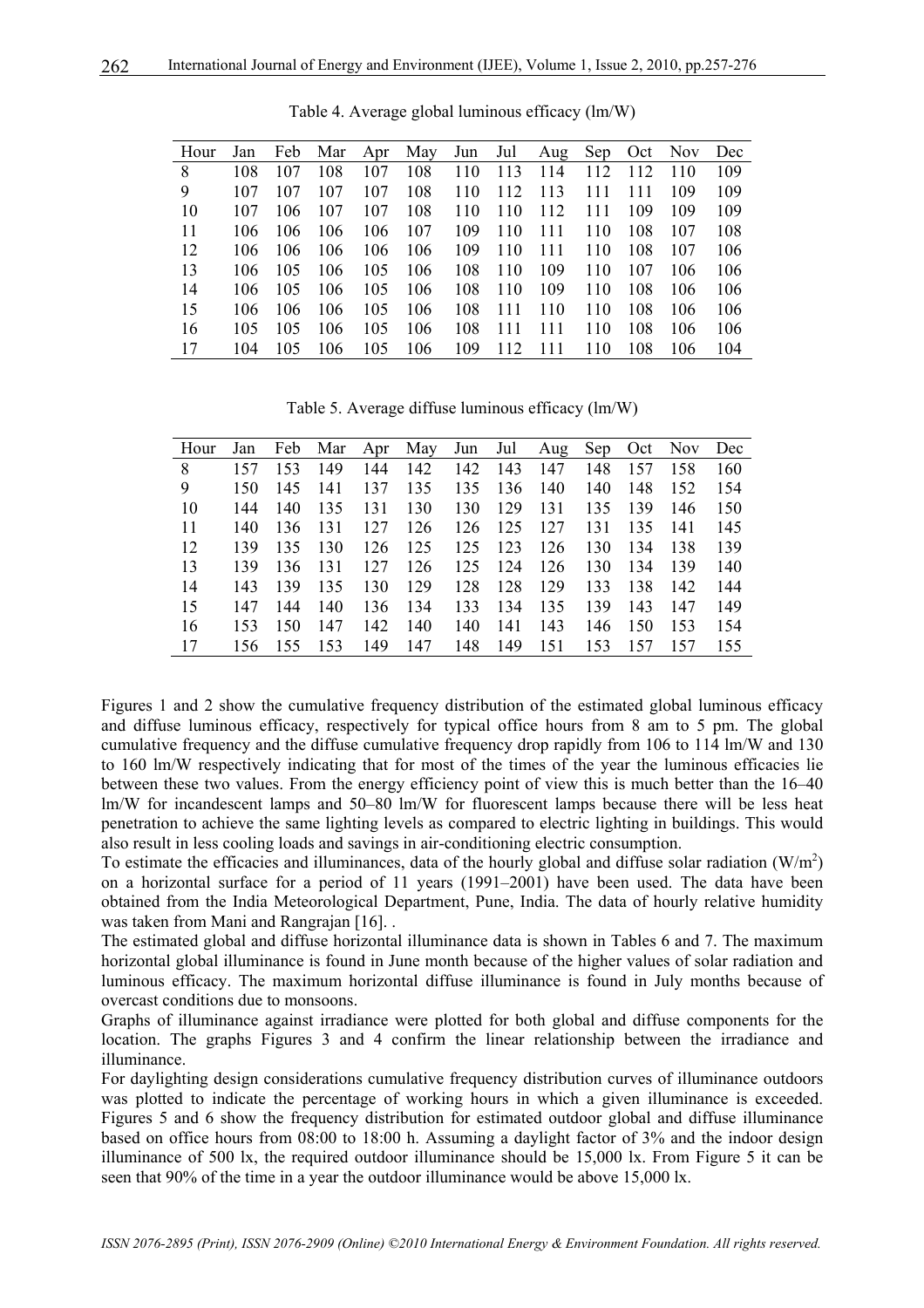| Hour | Jan   | Feb   | Mar   | Apr   | May    | Jun    | Jul   | Aug   | <b>Sep</b> | Oct   | <b>Nov</b> | <b>Dec</b> |
|------|-------|-------|-------|-------|--------|--------|-------|-------|------------|-------|------------|------------|
| 8    | 14311 | 19339 | 28743 | 39529 | 44012  | 48183  | 41512 | 38046 | 31200      | 18889 | 13305      | 10128      |
| 9    | 38084 | 43094 | 52393 | 63018 | 65656  | 69970  | 65812 | 59832 | 55880      | 40440 | 34479      | 29918      |
| 10   | 59210 | 63219 | 71602 | 81856 | 83551  | 87864  | 81116 | 75384 | 75633      | 61604 | 52700      | 48160      |
| 11   | 72433 | 77134 | 85344 | 94256 | 96151  | 99914  | 91748 | 91207 | 89387      | 75238 | 65455      | 60991      |
| 12   | 77002 | 83082 | 91882 | 99439 | 101900 | 103353 | 96994 | 96242 | 95709      | 82096 | 70739      | 65879      |
| 13   | 77441 | 83544 | 91919 | 99483 | 101043 | 102255 | 98620 | 88369 | 94022      | 81147 | 69972      | 65389      |
| 14   | 69384 | 76830 | 84801 | 92515 | 94123  | 95387  | 90513 | 83936 | 85593      | 73763 | 62424      | 58688      |
| 15   | 52868 | 61647 | 70395 | 78658 | 80750  | 82740  | 83254 | 72209 | 72169      | 58536 | 48323      | 45185      |
| 16   | 32851 | 41258 | 51121 | 59948 | 61721  | 66347  | 63359 | 52871 | 53418      | 39136 | 29224      | 26890      |
| 17   | 11093 | 18678 | 27870 | 36777 | 39455  | 45644  | 41650 | 33952 | 29821      | 16403 | 8884       | 7142       |

Table 6. Average global horizontal illuminance (lx)

Table 7. Average diffuse horizontal illuminance (lx)

| Hour | Jan   | Feb   | Mar   | Apr   | May   | Jun   | Jul   | Aug   | <b>Sep</b> | <b>Oct</b> | <b>Nov</b> | <b>Dec</b> |
|------|-------|-------|-------|-------|-------|-------|-------|-------|------------|------------|------------|------------|
| 8    | 8257  | 11205 | 14001 | 17611 | 16751 | 17543 | 15628 | 12705 | 14779      | 6959       | 6781       | 5826       |
| 9    | 12903 | 15385 | 17355 | 19119 | 18570 | 20102 | 19178 | 13968 | 17523      | 10189      | 9312       | 8212       |
| 10   | 15459 | 17618 | 19234 | 20908 | 19912 | 20366 | 22100 | 20408 | 18974      | 16644      | 11265      | 8999       |
| 11   | 17075 | 18699 | 20265 | 22252 | 21027 | 20092 | 25620 | 22435 | 19854      | 18593      | 15399      | 11802      |
| 12   | 17594 | 19064 | 19983 | 22708 | 21724 | 20959 | 26986 | 23821 | 19771      | 19753      | 19483      | 19839      |
| 13   | 19055 | 19684 | 20140 | 23058 | 22230 | 23147 | 27318 | 25351 | 20866      | 20687      | 18918      | 19802      |
| 14   | 18293 | 19216 | 20341 | 23090 | 22606 | 23155 | 26203 | 25515 | 21893      | 19612      | 18670      | 17162      |
| 15   | 16354 | 17832 | 19123 | 22123 | 22148 | 23419 | 23986 | 23316 | 20908      | 17424      | 16827      | 15599      |
| 16   | 13773 | 15241 | 17064 | 20764 | 21597 | 20018 | 21035 | 18361 | 17968      | 13994      | 13423      | 12136      |
| 17   | 6528  | 9941  | 13133 | 17228 | 19528 | 17126 | 16422 | 14162 | 13970      | 9351       | 6759       | 5812       |

From Figure 6 it can be seen that above 90% of the time in a year there is availability of diffuse illuminance of 15,000 lx, which is significant because diffuse illuminance is glare free.

To accurately estimate daylight in the interiors it is required to estimate daylight availability outdoors at the four walls of a room. Therefore, slope exterior illuminance was estimated for the June average day and January average day for four orientations (N, E, S and W).

Figures 7 and 8 show the monthly average hourly global illuminance and diffuse illuminance, respectively, for June. It is observed from Figure 7 that due to higher solar altitude in June the horizontal surface receives much more global illuminance than vertical surfaces but the diffuse illuminance is about one and a half times of the vertical surfaces. Secondly due to low solar altitudes in the East and West walls the illuminance on East facing surface during morning and the west-facing surface during evening will be excessive which can create lot of glare. Both the global and diffuse illuminance at south wall is close to the illuminance in East wall during mornings and West wall during evenings as can be seen from Figures 7 and 8.

Similarly, monthly average hourly global illuminance and diffuse illuminance, respectively, for January were estimated and then plotted as shown in Figures 9 and 10. Due to lower inclination angles at the southern facade about 440 at noon the global illuminance at the Southern facade is higher than horizontal illuminance. So a southern facade can be benefited by the diffuse illuminance if an overhang cuts the beam component.

From Figures 9 and 10 the differences in illuminance level, which occur with orientation for both global and diffuse, can be seen. Although the North and South surfaces both peak at noon but global and diffuse illuminance for North surface is less than one fifth and one third of South plane, respectively. Although the illuminance on all the surfaces is higher in January than in June but the illuminance at lower solar altitudes is lower in January at the North plane.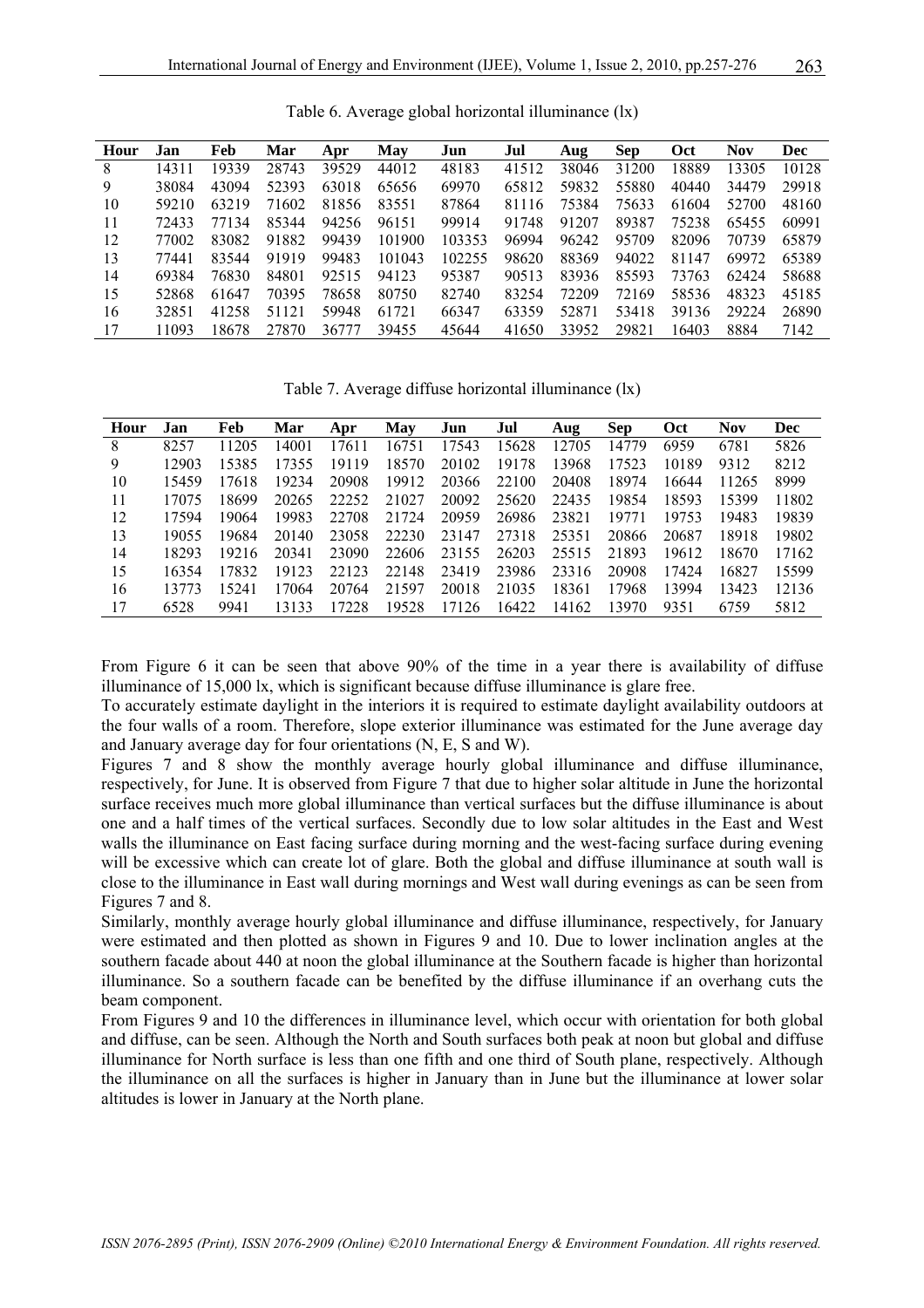

Figure 1. Cumulative frequency distribution for global luminous efficacy



Figure 2. Cumulative frequency distribution for diffuse luminous efficacy



Figure 3. Graph of global illuminance against global irradiance for New Delhi, India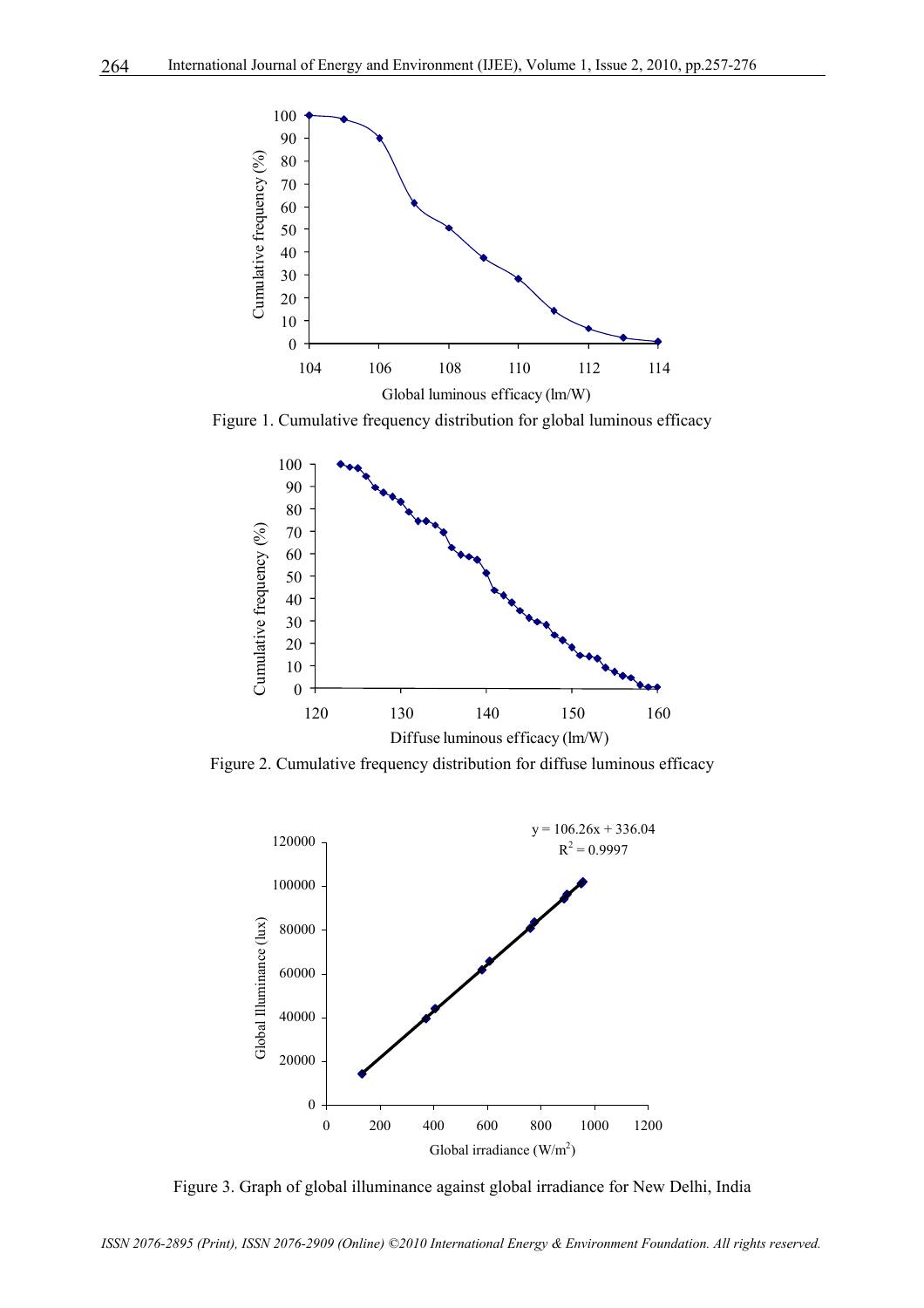

Figure 4. Graph of diffuse illuminance against diffuse irradiance for New Delhi, India



Figure 5. Cumulative frequency distribution for estimated outdoor global illuminance



Figure 6. Cumulative frequency distribution for estimated outdoor diffuse illuminance

*ISSN 2076-2895 (Print), ISSN 2076-2909 (Online) ©2010 International Energy & Environment Foundation. All rights reserved.*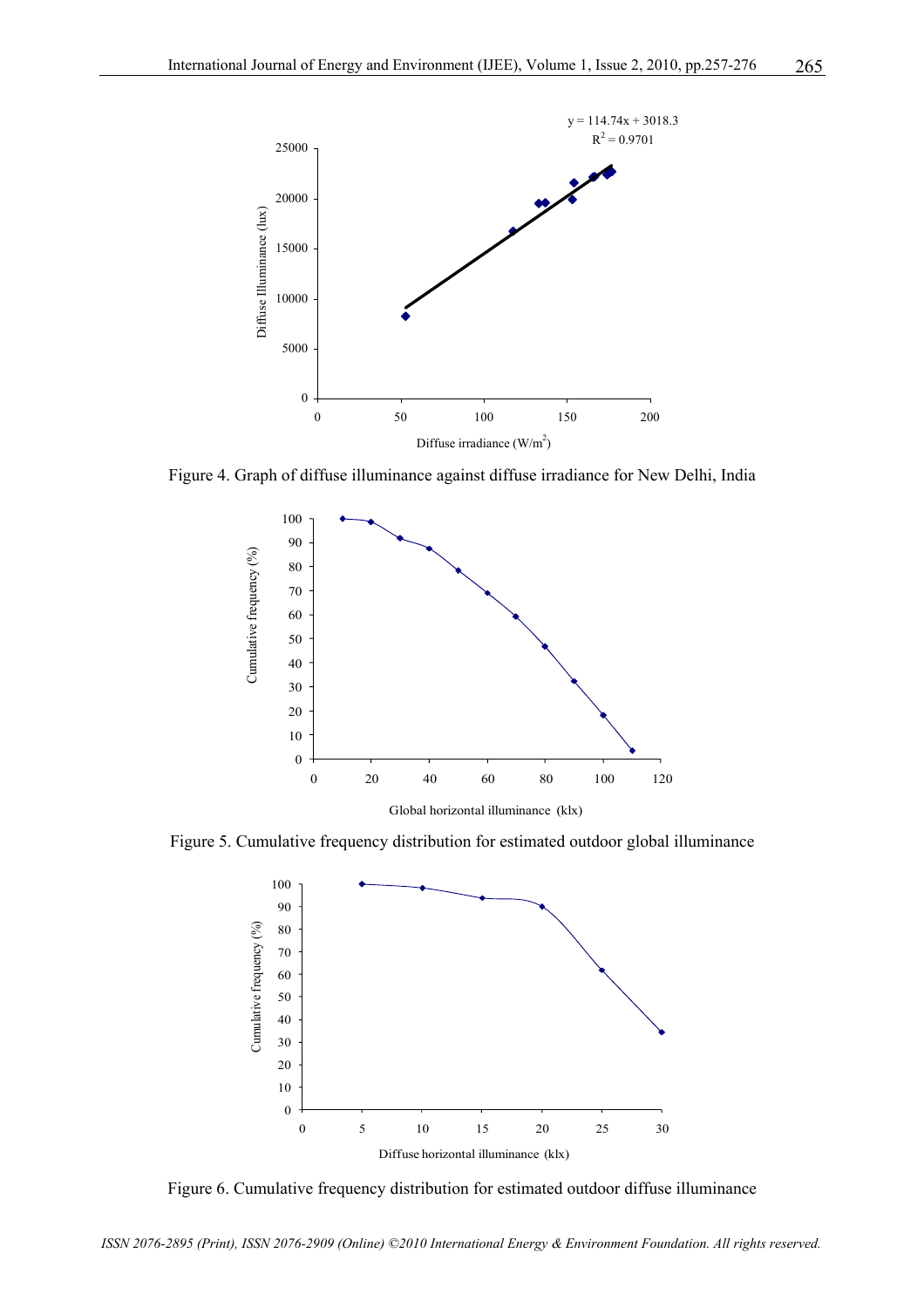

Figure 7. Average global illuminance for horizontal and four vertical surfaces in June



Figure 8. Average diffuse illuminance for horizontal and four vertical surfaces in June



Figure 9. Average global illuminance for horizontal and four vertical surfaces in January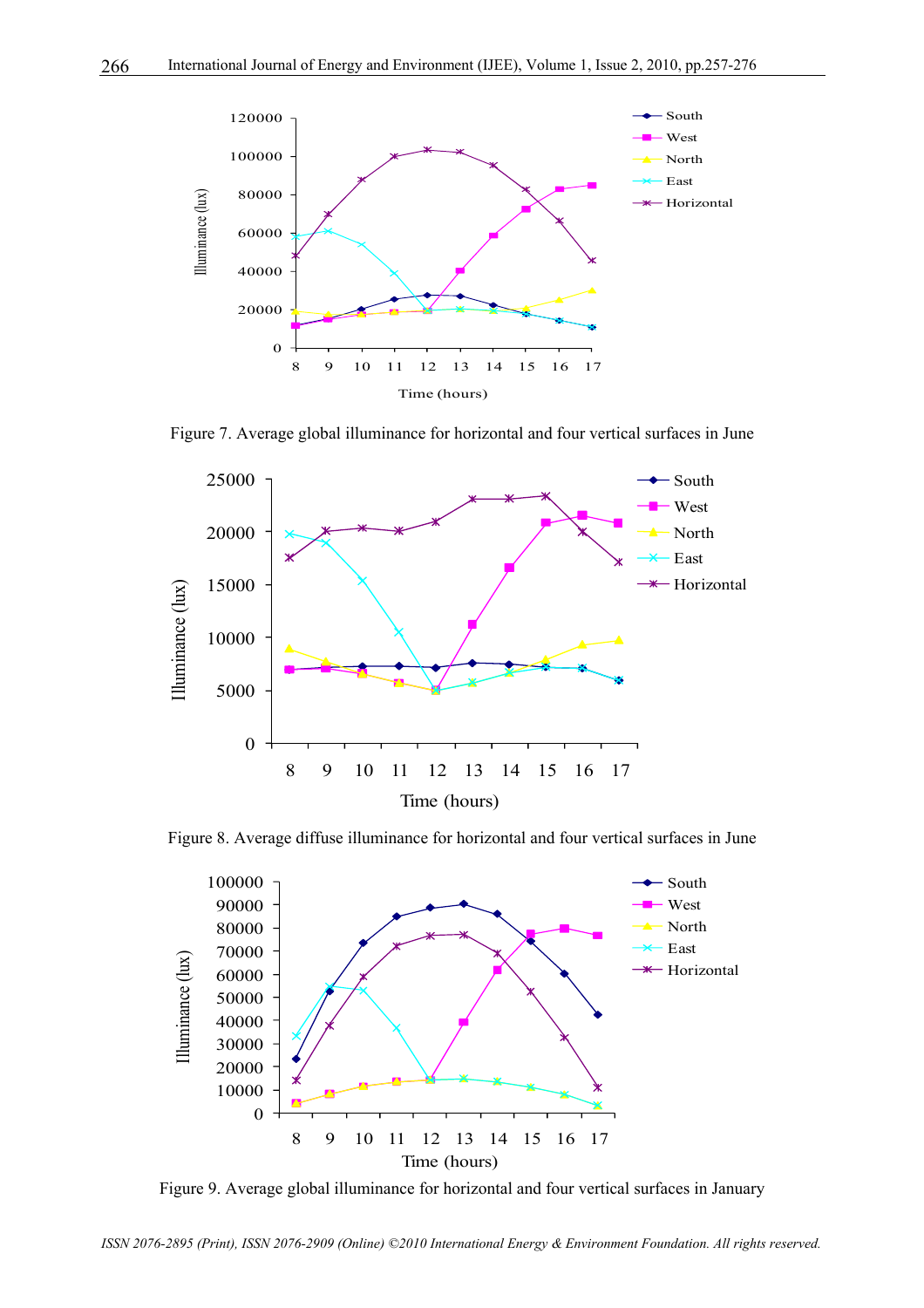

Figure10. Average diffuse illuminance for horizontal and four vertical surfaces in January

#### **6. Average global and diffuse illuminance**

For determination of maximum illuminance level the hourly illuminance data for the horizontal surface and the four vertical surfaces were used. Tables 8 and 9 present the average illuminance on horizontal and four vertical surfaces. For the months of November, December, January and February the peak average illuminance occurs on the Southern facade because of low solar inclination on the South facade during these months and for the other months the peak occurs in the horizontal plane. Because of maximum solar altitude in June, the maximum horizontal illuminance occurs in June. The illuminance on East and west planes is like sinosoidal. For vertical surfaces the highest global illuminance occurs in January for a south-facing surface and the lowest occurs for the North-facing surface in December. The maximum diffuse illuminance occurs in January for a South-facing surface, which is because of composite weather conditions in the region while the minimum occurs for the North facing surfaces during winters since the sun moves to southward direction during this period.

Figure 11 presents the cumulative frequency distributions for the hourly global illuminances for the horizontal and four vertical places based on normal office hour of 08.0–17.0. The effects of inclination can be observed. The horizontal illuminance is around one and a half times of the vertical illuminance. It can be seen that the horizontal surface receives the largest amount of illuminance with a peak value of 103,353 lx in June. The north-facing surface has the lowest illuminance among all the vertical surfaces with the peak value being around 30 klx. The East and West facing surfaces touch their peaks at around 61 klx and 84 klx respectively while the South-facing surface has its peak at 90 klx which is three times than that of North facing surface. It can be pointed out that the North-facing surface receives mainly diffuse component of the total illuminance so no shading device is required to exclude the direct component. It can also be noted that at low illuminance levels of around 15 klx and less, the North and East-facing surfaces show similar trends in illumination. Results obtained are in good agreement with results obtained by other similar study [17].

#### **7. Validation of interior illuminance model using experimental performance of skylight**

Figure 12 shows the different types of skylight for daylighting of building as reported by Laouadi and Atif [18]. The existing mud-house has vault (or dome shape) roof structure as shown by the pictorial view of skylight dome in Figure 13 shows the schematic diagram of dome shape skylight rooms. There are three numbers of dome shape roof structure rooms out of which two rooms have identical small dome shape rooms with skylight at central height of about 3 m while the large dome shape room has skylight at central height about 7 m. The wall of the dome shape rooms forms regular octagonal base for the dome roof structure. The eight rectangular walls of the big dome shape room have width 2.32 m and height 2.32 m. The dome was constructed over these eight walls.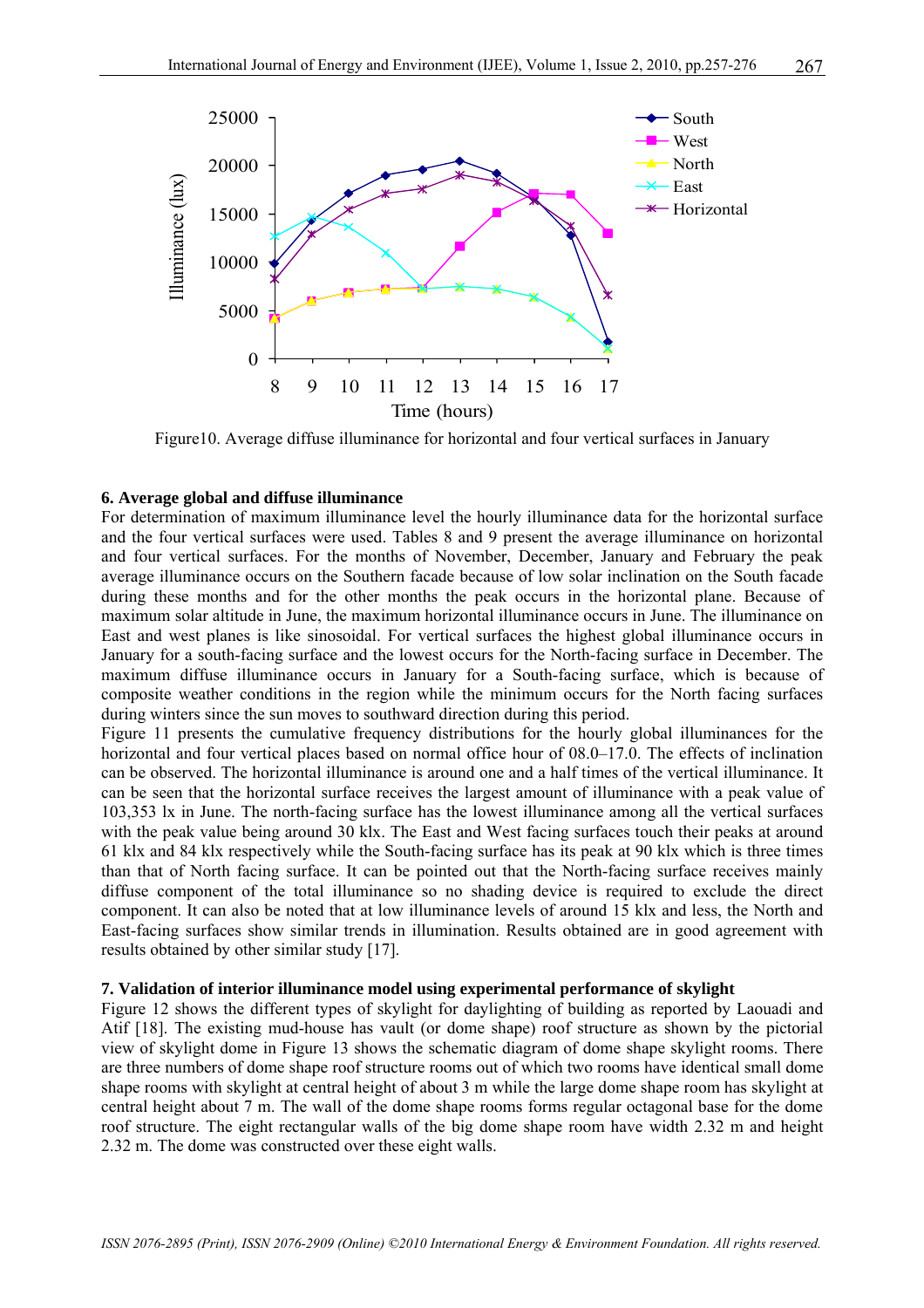The experimental measurements were carried out on hourly basis at working levels (75 cm above ground) inside the room. The skylight building is used as conference room which also provides the computer simulation laboratory for the solar energy scientists.

The illuminance level inside the dome shaped room with skylight was practically found suitable for reading and writing from 7 am to 5 pm (daytime). The illuminance level inside the big dome on typical clear days in months of March and April are shown in Figure 14. The value of predicted interior illuminance was determined using following Equation.

$$
A_g \times I_g \times \tau \times \rho \times 100 = L_i \times A_f \tag{27}
$$

where  $A_g$  is total area of glazing,  $\tau$  is transmittance of glazing,  $\rho$  is average reflectance of all roomsurfaces,  $L_i$  is illuminance level inside the room on horizontal working surface (Lux or  $\text{Im}/\text{m}^2$ ), and  $A_f$ is floor area.

Parametric values considered for evaluation of interior illuminance are given in Table 10. Figure 14 shows the experimental validation of interior illuminance model which was used to determine hourly illuminance value inside the big and small rooms. The validation results show that root mean square percentage error varies in the range of  $4.5 - 9.66\%$  while the correlation coefficient varies in the range of 0.9 -0.99. The statistical error represented in Figure 14 are within the acceptable limits and hence the proposed model estimation of interior illuminance can be used for estimation of interior illuminance based on the experimental results conducted in the existing building in New Delhi (India). Figure 15 shows the hourly variation of predicted interior illuminance based on Eq (27).

| <b>Period</b> | South | West  | <b>North</b> | <b>East</b> | <b>Horizontal</b> |
|---------------|-------|-------|--------------|-------------|-------------------|
| Jan           | 67822 | 38850 | 10361        | 24387       | 50468             |
| Feb           | 57686 | 43605 | 11798        | 25244       | 56782             |
| Mar           | 45614 | 43919 | 13514        | 27940       | 65607             |
| Apr           | 32569 | 43756 | 15895        | 30955       | 74548             |
| May           | 22369 | 40676 | 17879        | 30707       | 76836             |
| Jun           | 19294 | 42159 | 20717        | 31426       | 80166             |
| Jul           | 20665 | 41367 | 19806        | 30462       | 75458             |
| Aug           | 25817 | 38412 | 15833        | 29551       | 69205             |
| Sep           | 39884 | 42399 | 14337        | 28778       | 68283             |
| Oct           | 48940 | 37405 | 11366        | 24637       | 54725             |
| <b>Nov</b>    | 56404 | 34217 | 9618         | 22374       | 45550             |
| Dec           | 64042 | 40737 | 8740         | 20928       | 41837             |

Table 8. Average global illuminance for New Delhi (lux)

Table 9. Average diffuse illuminance for New Delhi (lux)

| Period     | South | West  | North | East  | <b>Horizontal</b> |
|------------|-------|-------|-------|-------|-------------------|
| Jan        | 15031 | 10526 | 5760  | 8555  | 14529             |
| Feb        | 15017 | 11380 | 6229  | 9520  | 16388             |
| Mar        | 13391 | 12174 | 6593  | 10304 | 18064             |
| Apr        | 10806 | 12926 | 6662  | 10744 | 20886             |
| May        | 8007  | 12585 | 6899  | 10195 | 20609             |
| Jun        | 7084  | 12226 | 7311  | 10208 | 20593             |
| Jul        | 7567  | 12505 | 6952  | 10204 | 22448             |
| Aug        | 9476  | 12401 | 6507  | 9768  | 20004             |
| Sep        | 12324 | 12427 | 6598  | 10336 | 18651             |
| Oct        | 13679 | 11108 | 6084  | 8640  | 15321             |
| <b>Nov</b> | 14149 | 9898  | 5510  | 7726  | 13684             |
| Dec        | 15005 | 9407  | 5653  | 7775  | 12519             |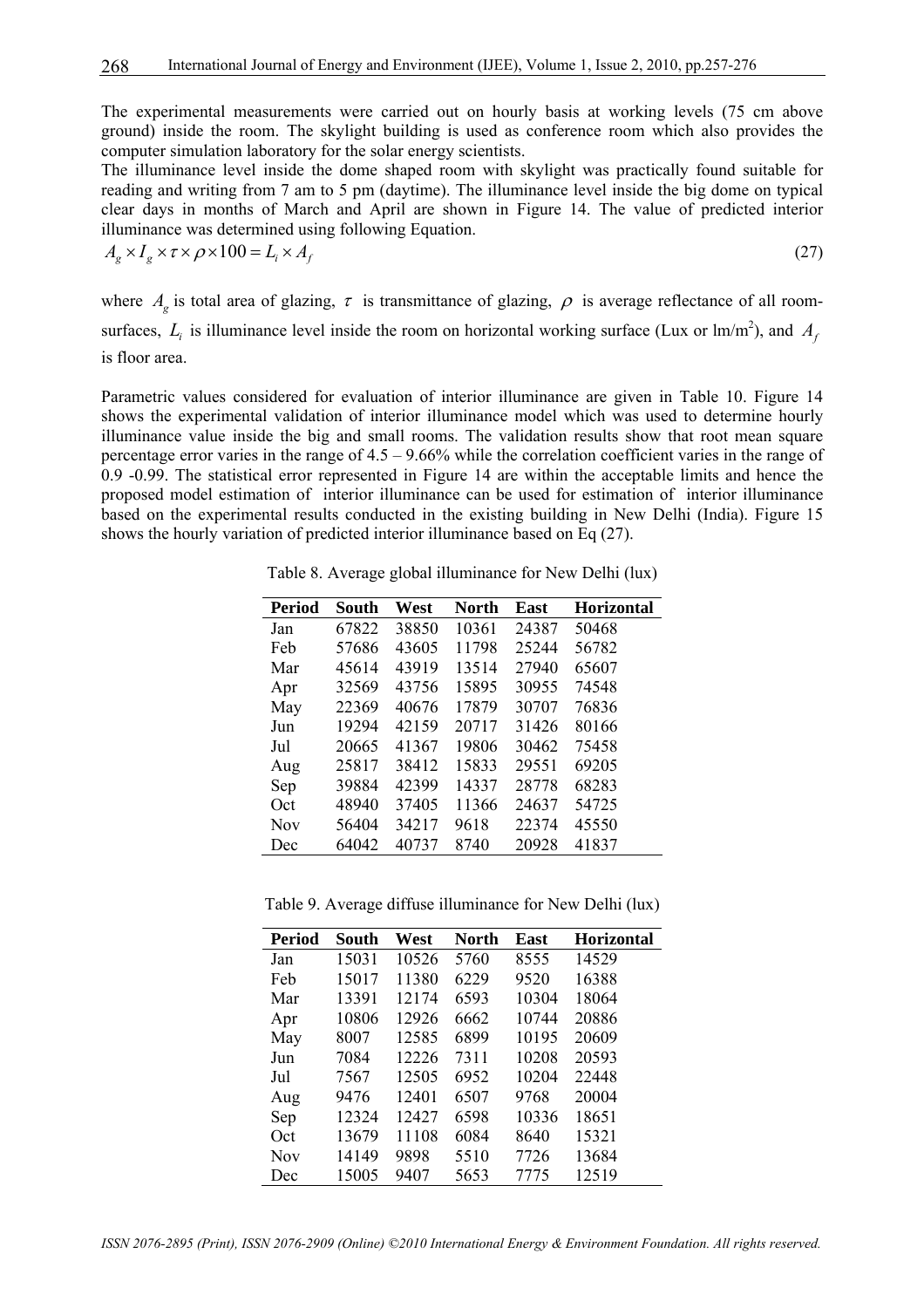|                 | No. | Parameter                                           | Value             |
|-----------------|-----|-----------------------------------------------------|-------------------|
|                 |     | Floor area of room under big dome $(A_f, m^2)$      | 26                |
|                 | 2   | Floor area of room under small dome $(A_f, m^2)$    | 5                 |
|                 | 3   | Total area of glazing $(A_g, m^2)$ for big dome     | 2.6               |
|                 | 4   | Total area of glazing $(A_g, m^2)$ for small dome   | 1.5               |
|                 | 5   | Transmittance of glazing ( $\tau$ )                 | 0.5               |
|                 | 6   | Average reflectance ( $\rho$ ) of all room surfaces | 0.4               |
|                 |     |                                                     |                   |
|                 |     |                                                     | South             |
| Ж               |     |                                                     | – West            |
| 90<br>80        |     |                                                     | $\triangle$ North |
| 70              |     |                                                     | $\times$ East     |
| $\overline{50}$ |     |                                                     | Horiz             |
|                 |     |                                                     |                   |

Table 10. Parametric values considered for evaluation of interior illuminance



Figure 11. Cumulative frequency distribution for the hourly global illuminances for the horizontal and four vertical places



**Figure 12. Types of skylight for daylighting in buildings (Laouadi and Atif [18])**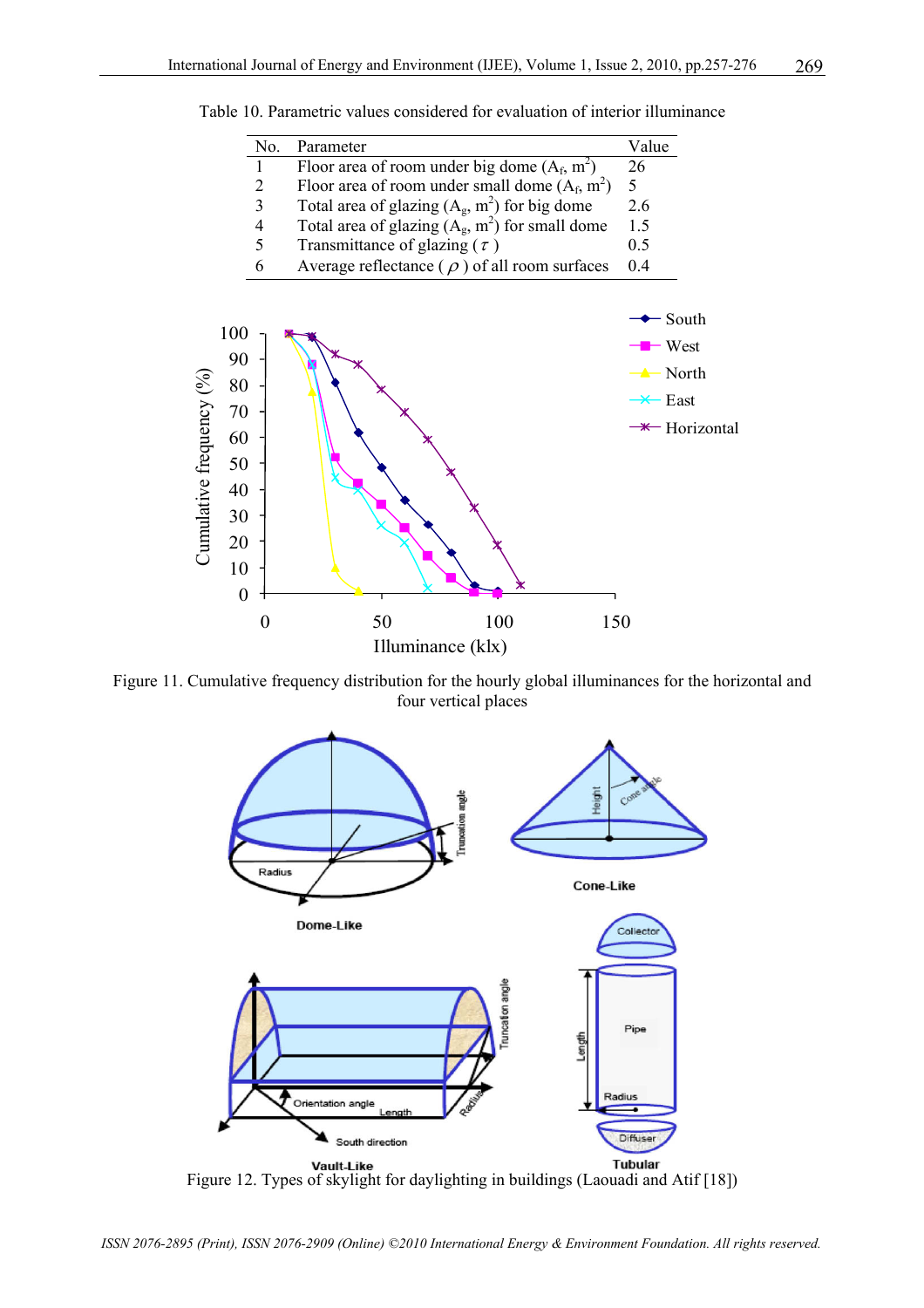

Figure 13. Adobe house (a) front view (b) side view (c) rear view (d) schematic diagram for material calculation

## **8. Mitigation of CO<sub>2</sub> emission**

The mitigation of  $CO<sub>2</sub>$  emission from the energy saving potential and corresponding amount of carbon credit potential of the skylight for big and small dome room was estimated to promote daylighting issue in buildings. The  $CO<sub>2</sub>$  emission intensity at coal thermal power plant in India was estimated as 1.568 kg/kW h of electrical energy generated as reported by Watt et al [19]. The mitigation of  $CO<sub>2</sub>$  emission from the actual amount of lighting energy saving potential due to skylight can be determined using the relation reported by Watt et al [19] as follows:

Mitigation of CO<sub>2</sub> emissions = Energy saving (kWh/year) × 1.568 (kg of CO<sub>2</sub>/kWh) (28)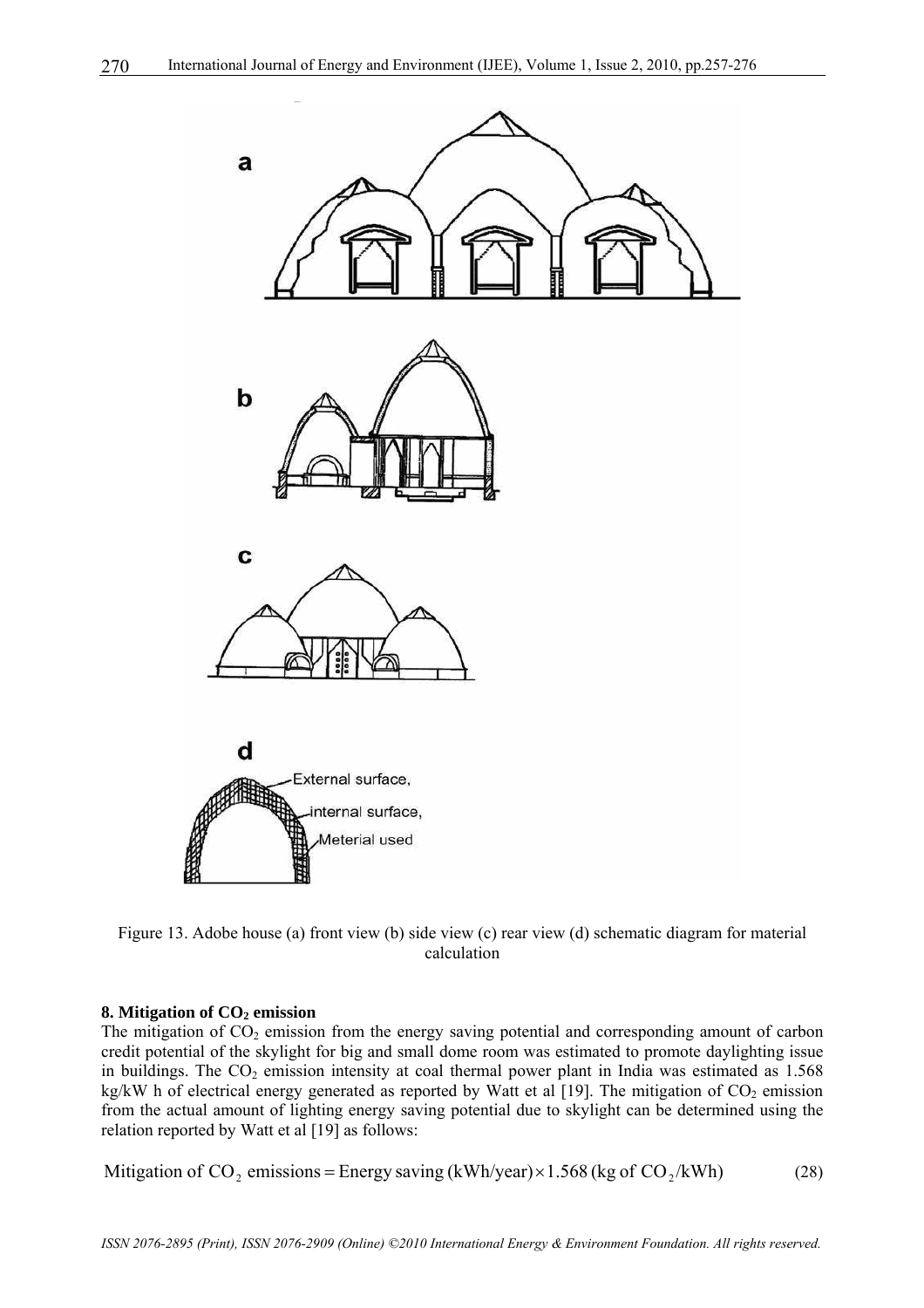

Figure 14. Hourly variation of predicted and observed interior illuminance



Figure 15. (a) Hourly variation of interior illuminance from January to June months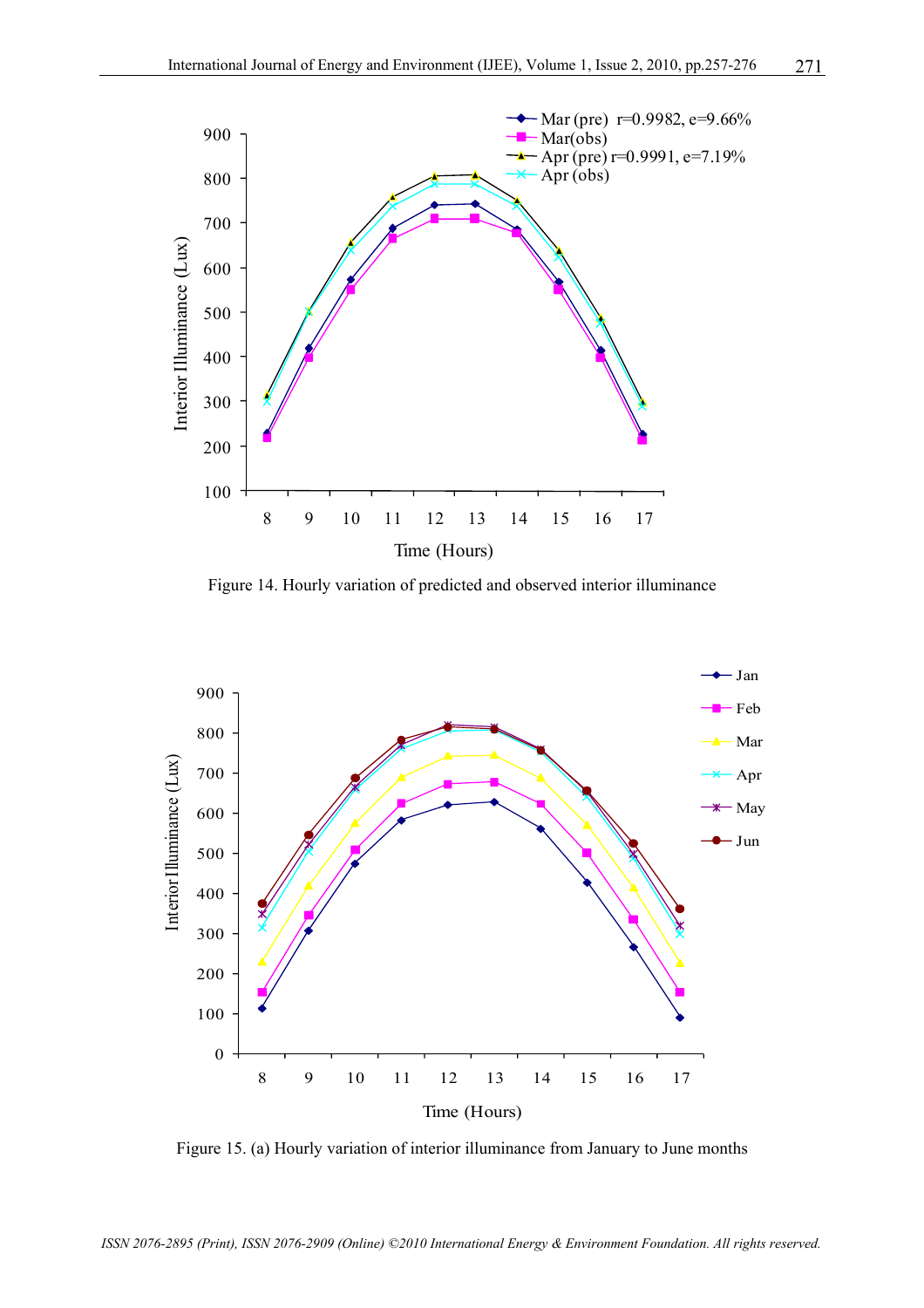

Figure 15. (b) Hourly variation of interior illuminance from July to December months

#### **9. Carbon credit earned from mitigation of CO<sub>2</sub> emission**

The carbon credit earned from the mitigation of  $CO<sub>2</sub>$  emissions (in tons/year) can be determined using the relation as follows [19, 20]:

Carbon credit earned = Mitigation of CO, emissions (tons/year)  $\times$  21 (Euro/ton of CO,) (29) The factor considered in Eq. (29) is 21 Euro  $(\epsilon)$ /metric tons of CO<sub>2</sub> mitigation in Asia (especially in India) [19] represents the monetary value of one carbon credit earned due to mitigation of 1 metric ton of  $CO<sub>2</sub>$  emissions due to skylight for natural daylighting inside the room.

#### **10. Conclusion**

This study was a step towards predicting the illuminance in buildings in India. It is evident that the South wall has the highest daylight availability during winter, which is desirable from it during these months. So buildings oriented South can not only be benefited by daylight but also by warmth during this period in the area. It is also evident that the global luminous efficacy can lie at 108.0 lm/W in the area and the diffuse luminous efficacy can lie between 136.5 lm/W, which is close to established values. The maximum horizontal illuminance of 70,000 lx is exceeded in the area for most of the months touching the maximum of 103,353 lx in June. This approach is particularly useful for estimating the illuminance of different daylighting schemes during the conceptual design stage. The north-facing wall mainly receives the diffuse component of illuminance values while the horizontal and other vertical surfaces receive certain amount of direct component. The information of percentage of working period in which a given illuminance is exceeded is valuable in designing the building for specific interior illumination.

The interior illuminance model to determine inside illuminance of the skylight building was found in good agreement with experimental results of skylight building at working level of interest (75 cm above floor level) for both small and big dome rooms. Also, the methodology to calculate energy saving potential of daylighting showed that tremendous amount of energy can be conserved from skylight integrated buildings if adopted in both rural and urban areas of India. The skylights were found to provide diffuse light and not the direct light based on the experimental observations. The direct light provides undesirable glare and heating effect inside the room. Hence, daylight are often termed as cool light to provide illumination for the given task of human being such as reading, writing, drawing, etc.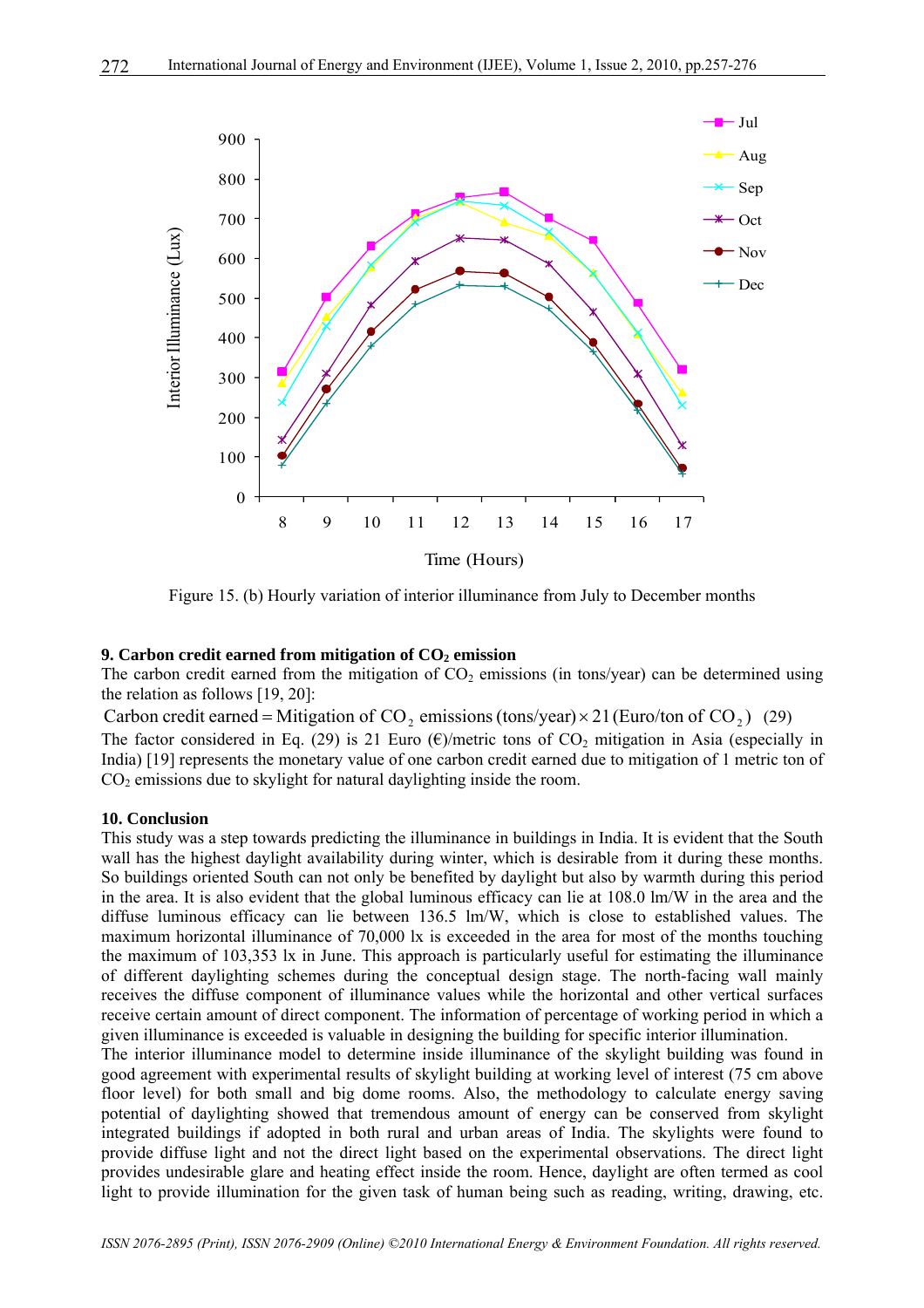The emission reduction and carbon credit potential were discussed to signify daylighting as one of the environment friendly sustainable approach for buildings. The Indian government had planned to adopt green rating for integrated habitat assessment (GRIHA) for all new buildings. This will be made mandatory for the commercial buildings which consume 100 kW of power or more in 1 h [21]. The daylighting is one of the important building codes defined by GRIHA for building rating system in India. With the advent of this rating system, day-lighting in buildings will be made mandatory for commercial complexes to reduce lighting-energy-consumption of buildings. The integration of artificial lights with natural light is desirable for effective utilization of daylighting in buildings.

| Solar     |                  |                                                                                                                                                                                                                                                                                                     |          | March                                                                                                                                                                                                                               |                                                                                                                                                                                                                                      |     |      |      |        |                  |                                                                                                                                                                           |                   |                                                                                                                                                                                                                                                                                                               |
|-----------|------------------|-----------------------------------------------------------------------------------------------------------------------------------------------------------------------------------------------------------------------------------------------------------------------------------------------------|----------|-------------------------------------------------------------------------------------------------------------------------------------------------------------------------------------------------------------------------------------|--------------------------------------------------------------------------------------------------------------------------------------------------------------------------------------------------------------------------------------|-----|------|------|--------|------------------|---------------------------------------------------------------------------------------------------------------------------------------------------------------------------|-------------------|---------------------------------------------------------------------------------------------------------------------------------------------------------------------------------------------------------------------------------------------------------------------------------------------------------------|
| ladiation | Time <sup></sup> | Month▶ January                                                                                                                                                                                                                                                                                      | February |                                                                                                                                                                                                                                     | April                                                                                                                                                                                                                                | May | June | July | August | SeptemberOctober |                                                                                                                                                                           | November December |                                                                                                                                                                                                                                                                                                               |
|           |                  |                                                                                                                                                                                                                                                                                                     |          |                                                                                                                                                                                                                                     |                                                                                                                                                                                                                                      |     |      |      |        |                  |                                                                                                                                                                           |                   |                                                                                                                                                                                                                                                                                                               |
|           |                  |                                                                                                                                                                                                                                                                                                     |          |                                                                                                                                                                                                                                     |                                                                                                                                                                                                                                      |     |      |      |        |                  |                                                                                                                                                                           |                   |                                                                                                                                                                                                                                                                                                               |
|           |                  |                                                                                                                                                                                                                                                                                                     |          |                                                                                                                                                                                                                                     |                                                                                                                                                                                                                                      |     |      |      |        |                  |                                                                                                                                                                           |                   |                                                                                                                                                                                                                                                                                                               |
|           |                  |                                                                                                                                                                                                                                                                                                     |          |                                                                                                                                                                                                                                     |                                                                                                                                                                                                                                      |     |      |      |        |                  |                                                                                                                                                                           |                   |                                                                                                                                                                                                                                                                                                               |
| Global    |                  |                                                                                                                                                                                                                                                                                                     |          |                                                                                                                                                                                                                                     |                                                                                                                                                                                                                                      |     |      |      |        |                  |                                                                                                                                                                           |                   |                                                                                                                                                                                                                                                                                                               |
|           |                  |                                                                                                                                                                                                                                                                                                     |          |                                                                                                                                                                                                                                     |                                                                                                                                                                                                                                      |     |      |      |        |                  |                                                                                                                                                                           |                   |                                                                                                                                                                                                                                                                                                               |
|           |                  |                                                                                                                                                                                                                                                                                                     |          |                                                                                                                                                                                                                                     |                                                                                                                                                                                                                                      |     |      |      |        |                  |                                                                                                                                                                           |                   |                                                                                                                                                                                                                                                                                                               |
|           |                  |                                                                                                                                                                                                                                                                                                     |          |                                                                                                                                                                                                                                     |                                                                                                                                                                                                                                      |     |      |      |        |                  |                                                                                                                                                                           |                   |                                                                                                                                                                                                                                                                                                               |
|           |                  |                                                                                                                                                                                                                                                                                                     |          |                                                                                                                                                                                                                                     |                                                                                                                                                                                                                                      |     |      |      |        |                  |                                                                                                                                                                           |                   |                                                                                                                                                                                                                                                                                                               |
|           |                  | $\begin{array}{l} 23.58 \\ 23.53 \\ 25.54 \\ 26.59 \\ 27.54 \\ 28.55 \\ 29.51 \\ 25.53 \\ 26.59 \\ 27.54 \\ 28.59 \\ 29.59 \\ 20.54 \\ 21.54 \\ 23.55 \\ 24.54 \\ 25.55 \\ 26.57 \\ 27.57 \\ 28.59 \\ 29.59 \\ 21.54 \\ 21.53 \\ 22.54 \\ 23.54 \\ 24.54 \\ 25.55 \\ 26.57 \\ 27.58 \\ 28.59 \\ 29$ |          | 06.77<br>188.94.33 33 33 33 34 35 36 36 36 36 36 36 36 36 37 37 37 37 37 38 39 38 39 30 31 32 32 33 34 35 36 36 37 4<br>20 30 30 30 30 30 30 31 32 32 33 33 34 35 35 36 36 37 47 38 36 37 47 47 38 30 31 32 32 33 33 34 35 36 37 47 | 368.14 37 38.33 38.34 38.35 38.35 38.35 38.35 38.35 38.35 38.35 38.35 38.35 38.35 38.35 38.35 38.35 39.35 39.3<br>588.35 37 37 38.35 38.35 38.35 38.35 38.35 38.35 38.35 38.35 38.35 38.35 38.35 38.35 38.35 38.35 38.35 39.35<br>11 |     |      |      |        |                  | 168.75<br>164.58 38.41 43.55 58.55 58.55 58.55 58.55 58.55 58.55 58.55 58.55 58.55 59.55 59.55 59.55 59.55 59.72<br>16.55 58.55 59.55 59.55 59.55 59.55 59.55 59.55 59.72 |                   | $\begin{array}{l} 21.7 \\ 23.7 \\ 25.7 \\ 26.8 \\ 27.7 \\ 28.8 \\ 29.8 \\ 21.8 \\ 23.8 \\ 24.8 \\ 25.8 \\ 26.8 \\ 27.8 \\ 28.8 \\ 29.8 \\ 20.8 \\ 21.8 \\ 22.8 \\ 23.8 \\ 24.8 \\ 25.8 \\ 26.8 \\ 27.8 \\ 28.8 \\ 29.8 \\ 20.8 \\ 20.8 \\ 27.8 \\ 28.8 \\ 29.8 \\ 29.8 \\ 20.8 \\ 27.8 \\ 29.8 \\ 20.8 \\ 27$ |
|           |                  |                                                                                                                                                                                                                                                                                                     |          |                                                                                                                                                                                                                                     |                                                                                                                                                                                                                                      |     |      |      |        |                  |                                                                                                                                                                           |                   |                                                                                                                                                                                                                                                                                                               |
|           |                  |                                                                                                                                                                                                                                                                                                     |          |                                                                                                                                                                                                                                     |                                                                                                                                                                                                                                      |     |      |      |        |                  |                                                                                                                                                                           |                   |                                                                                                                                                                                                                                                                                                               |
|           |                  |                                                                                                                                                                                                                                                                                                     |          |                                                                                                                                                                                                                                     |                                                                                                                                                                                                                                      |     |      |      |        |                  |                                                                                                                                                                           |                   |                                                                                                                                                                                                                                                                                                               |
|           |                  |                                                                                                                                                                                                                                                                                                     |          |                                                                                                                                                                                                                                     |                                                                                                                                                                                                                                      |     |      |      |        |                  |                                                                                                                                                                           |                   |                                                                                                                                                                                                                                                                                                               |
| viffuse   |                  |                                                                                                                                                                                                                                                                                                     |          |                                                                                                                                                                                                                                     |                                                                                                                                                                                                                                      |     |      |      |        |                  |                                                                                                                                                                           |                   |                                                                                                                                                                                                                                                                                                               |
|           |                  |                                                                                                                                                                                                                                                                                                     |          |                                                                                                                                                                                                                                     |                                                                                                                                                                                                                                      |     |      |      |        |                  |                                                                                                                                                                           |                   |                                                                                                                                                                                                                                                                                                               |
|           |                  |                                                                                                                                                                                                                                                                                                     |          |                                                                                                                                                                                                                                     |                                                                                                                                                                                                                                      |     |      |      |        |                  |                                                                                                                                                                           |                   |                                                                                                                                                                                                                                                                                                               |
|           |                  |                                                                                                                                                                                                                                                                                                     |          |                                                                                                                                                                                                                                     |                                                                                                                                                                                                                                      |     |      |      |        |                  |                                                                                                                                                                           |                   |                                                                                                                                                                                                                                                                                                               |
|           |                  |                                                                                                                                                                                                                                                                                                     |          |                                                                                                                                                                                                                                     |                                                                                                                                                                                                                                      |     |      |      |        |                  |                                                                                                                                                                           |                   |                                                                                                                                                                                                                                                                                                               |
|           |                  |                                                                                                                                                                                                                                                                                                     |          |                                                                                                                                                                                                                                     |                                                                                                                                                                                                                                      |     |      |      |        |                  |                                                                                                                                                                           |                   |                                                                                                                                                                                                                                                                                                               |

**Appendix** 

Horizontal irradiance for New Delhi, W/m<sup>2</sup>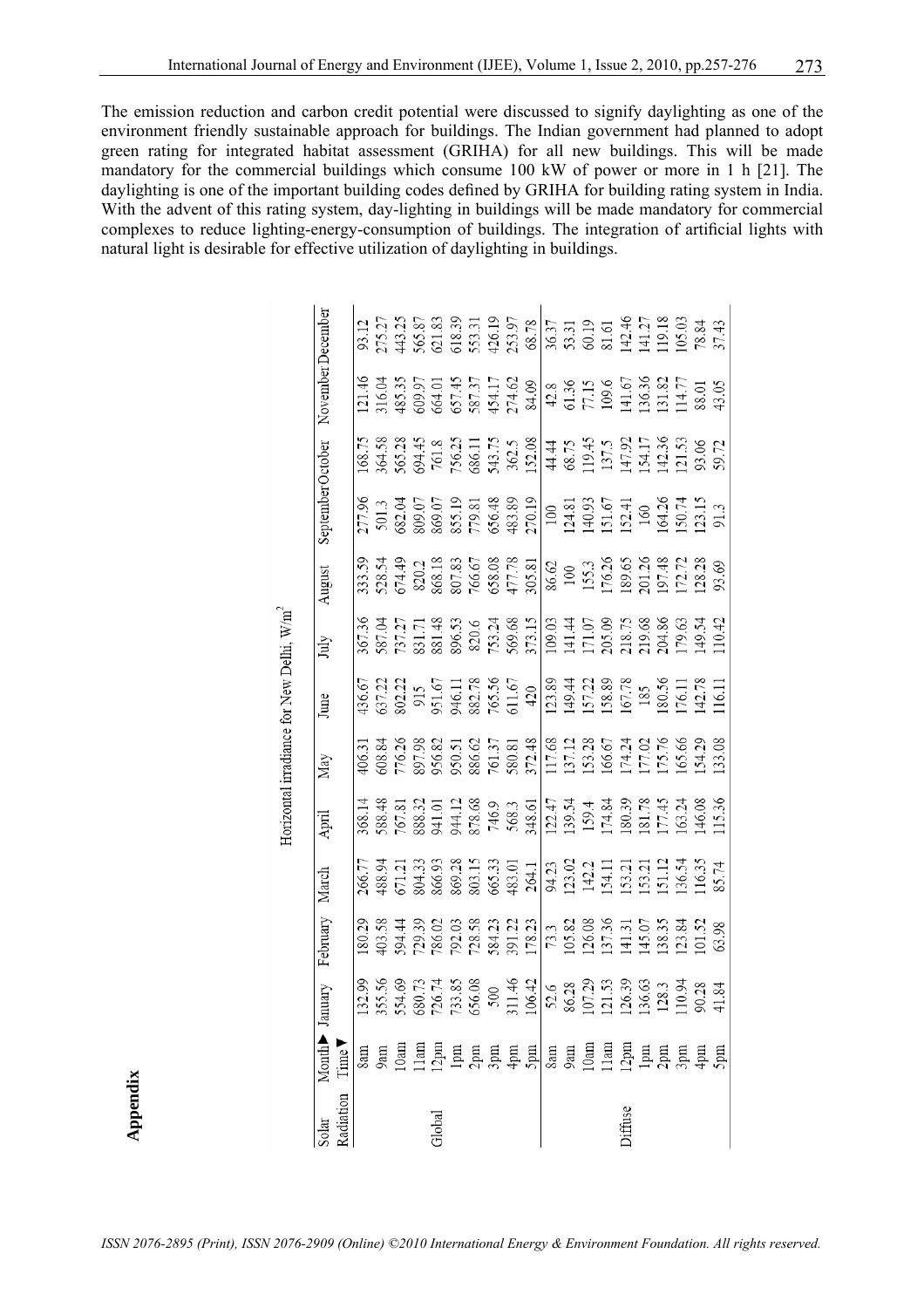#### **References**

- [1] Robbins C.L. Daylighting, design and analysis. New York: Van Nostrand Reinhold, 1986.
- [2] Littlefair P.J. The luminous efficacy of daylight: a review. Light Res Technol, 1985, 17(4):162– 182.
- [3] Littlefair P.J. Measurements of the luminous efficacy of daylight. Light Res Technol, 1988, 20(4):77–88.
- [4] Perez R., Ineichen P., Seals R. Modeling daylight availability and irradiance components from direct and global irradiance. Solar Energy, 1990, 44(5):271–289.
- [5] Muneer T. Solar irradiance and illuminance models for Japan II: luminous efficacies. Light Res Technol, 1995, 27(4):223–230.
- [6] Muneer T. Solar radiation and daylight models. Oxford: Architectural Press, 1997.
- [7] Ullah M.B. International daylighting measurements programme—Singapore data II: luminous efficacy for the tropics. Light Res Technol, 1996, 28(2):75–81.
- [8] Muneer T., Angus R.C. Daylight illuminance models for the United Kingdom. Light Res Technol, 1993, 25(3):113–123.
- [9] Muneer T. Evaluation of Luminous efficacy against Japanese data. International Journal of Ambient Energy, 1996, 17(4):112–116.
- [10] Klein S.A. Calculation of monthly average insolation on tilted surfaces, Solar Energy Laboratory. WI, USA: University of Wisconsin-Madison. Sol Energy, 1977,19:325–329.
- [11] Kasten F. Discussion on the relative air mass. Light Res Technol, 1993, 25:129.
- [12] Lunde P.J. Solar Thermal Engineering. New York: John Wiley & Sons, 1980.
- [13] Wright J., Perez R., Michalsky J.J. Luminous efficacy of direct irradiance: variations with insolation and moisture conditions. Sol Energy, 1989, 42:387.
- [14] Barenbrug A.W.T. Psychrometry and psychometric charts, third edition, Cape Town, SA.
- [15] Liu B.Y.H., Jordon R.C. The interrelationship and characteristic distribution of direct, diffuse and total solar radiation. Solar Energy, 1960, 4(3).
- [16] Mani A., Rangrajan S. Handbook of solar radiation data for India. New Delhi: Applied Publishers Private Limited, 1980.
- [17] Joshi M., Sawhney R.L., Buddhi D. Estimation of luminous efficacy of daylight and exterior illuminance for composite climate of Indore city in Mid Western India. Renewable Energy, 2007, 32(8):1363–1378.
- [18] Laouadi A., Atif M.R. Daylight availability in top-lit atria: prediction of skylight transmittance and daylight factor. Light Res Technol, 2000, 32(4): 175–186.
- [19] Watt M., Johnson A., Ellis M., Quthred N. Life cycle air emission from PV power systems. Progress in Photovoltaic Research Applications, 1998, 6, 127.
- [20] Nawaz I., Tiwari G.N. Embodied energy analysis of photovoltaic (PV) system based on macroand micro-level, Energy Policy, 2006, 34:3144.
- [21] GRIHA building rating system in India. <http://www.teriin.org>



**M. Jamil Ahmad**, born at Ballia (UP), graduated in Mechanical Engineering from Aligarh Muslim University, Aligarh in 1991. He did his M.Sc.Engg from Aligarh Muslim University, Aligarh in 1993. He is working as a Senior Lecturer in Department of Mechanical Engineering at Aligarh Muslim University, Aligarh.

Presently he is pursuing his Ph.D. program under supervision of Prof. G.N.Tiwari at Centre for Energy Studies, Indian Institute of Technology Delhi. His research interest is in the field of solar radiation and daylighting and its application.

E-mail address: jamil.amu@gmail.com